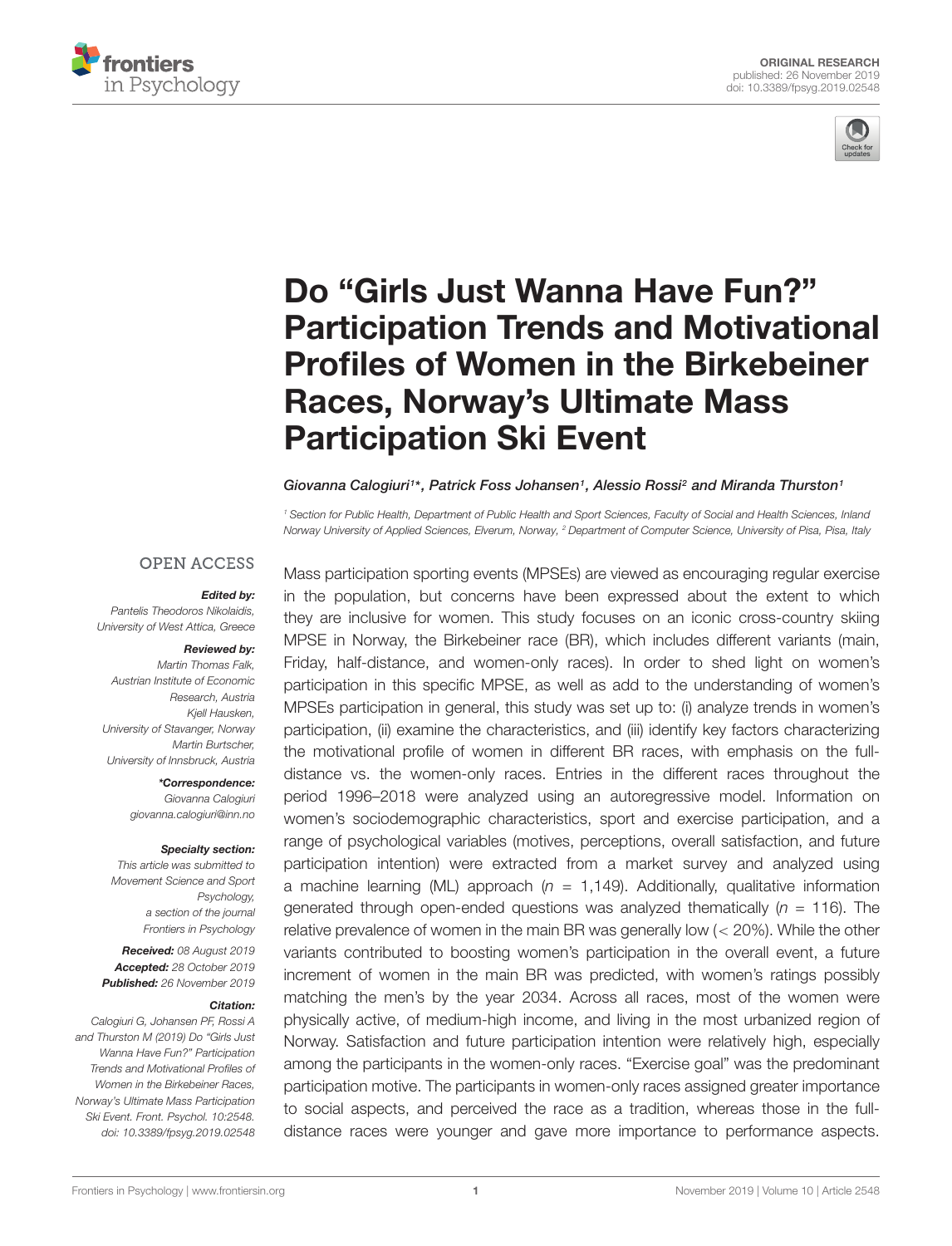These findings corroborate known trends and challenges in MPSE participation, but also contribute to greater understanding in this under-researched field. Further research is needed in order to gain more knowledge on how to foster women's participation in MPSEs.

Keywords: cross-country skiing, machine learning, mass participation sport, physical activity, women's health

## INTRODUCTION

### Mass-Participation Sporting Events, a Vehicle for Health Promotion?

Mass participation sporting events (MPSEs) have been defined as sporting competitions "where the primary focus is on promoting participation and engagement rather than the significance of the sporting outcome" [\(Coleman and Ramchandani,](#page-13-0) [2010\)](#page-13-0). In contrast with other popular sporting events that receive large coverage in the media, such as the Olympic Games and different world championships, a characteristic of MPSE is that they not only attract elite athletes but, in the spirit of "sport for all" ideals, they primarily target recreational sport practitioners. This, alongside the fact that MPSEs have experienced a large increase in popularity across the world in the last three decades, means that MPSEs have been increasingly viewed as a possible vehicle for health promotion [\(Murphy and Bauman,](#page-14-0) [2007;](#page-14-0) [Stevinson](#page-14-1) [and Hickson,](#page-14-1) [2013;](#page-14-1) [Murphy et al.,](#page-14-2) [2015\)](#page-14-2). In particular, MPSEs can provide a motivational goal for people who intend to start exercising regularly or for those who want to enhance their exercise routines.

Some research evidence suggests that MPSEs might indeed be effective in encouraging some people to enhance their exercise habits. For example, [Bowles et al.](#page-13-1) [\(2006\)](#page-13-1) found an increased frequency of biking sessions post-event compared with pre-event among first-time participants in a mass-participation biking event in Sydney. [Funk et al.](#page-14-3) [\(2011\)](#page-14-3) argue that MPSEs might also encourage lifelong patterns of sports participation, an issue that is particularly important given the tendency for physical activity levels to decline as people age, a trend that is especially common among women [\(McArthur et al.,](#page-14-4) [2014\)](#page-14-4). Moreover, MPSEs can have a social value in that the community-oriented and celebratory nature of events can generate feelings of satisfaction and inspiration that might be important in locking people into participation [\(Chalip,](#page-13-2) [2006\)](#page-13-2). Discussing physical activity participation more generally, [Gough et al.](#page-14-5) [\(2018\)](#page-14-5) argue that there is "a web of influences" beyond individual-level accounts that relate to the context. This suggests that the context of MPSEs and the kinds of experiences they might generate is important in understanding participation.

It should, however, be noted that to use sport as an effective vehicle for health promotion, it is essential to focus on narrowing the social gradient that characterizes sport participation. In particular, promoting sport and exercise participation in those groups that tend to be less "sporty" (e.g., women, older people, and those with low socio-economic status) has been viewed as a key strategy for improving population health [\(World](#page-14-6) [Health Organization \[WHO\],](#page-14-6) [2018\)](#page-14-6). In this regard, concerns about the extent to which MPSEs attract those from social groups of relevance to public health have been raised [\(Murphy](#page-14-0) [and Bauman,](#page-14-0) [2007;](#page-14-0) [Murphy et al.,](#page-14-2) [2015\)](#page-14-2), although it has been reported that some events, especially those characterized by less challenging trails and a less competitive atmosphere (e.g., the Women's Mini Marathon in Ireland), were more successful in attracting individuals with low or moderate levels of physical activity [\(Bauman et al.,](#page-13-3) [2009\)](#page-13-3). Notwithstanding the convergence in performance between men and women in recent years in specific events (see, e.g., [Hausken,](#page-14-7) [2019\)](#page-14-7), from a public health perspective offering variant events (such as shorter distance and women-only races) may be beneficial if those from underrepresented groups (such as relatively inexperienced women) are to be drawn in.

## Understanding Why People Participate in Mass-Participation Sporting Events

When considering the issue of exercise promotion, especially in relation to encouraging people to increase their physical activity levels and/or maintain high physical activity levels over time, understanding people's motives is central. Knowledge on what motivates people to start and continue exercising, or more specifically what motivates them to participate in an MPSE, can inform promotional campaigns targeting specific groups of individuals. The act of purposefully training for and participating in an MPSE can be qualified as a goal-directed behavior [\(Forster](#page-14-8) [et al.,](#page-14-8) [2007\)](#page-14-8). It is important to note, however, that different participants may perform such goal-directed behavior for varying reasons [\(Funk et al.,](#page-14-3) [2011\)](#page-14-3).

In general, studies have previously shown that participation in sports tends to be driven by different motivations compared to other forms of exercise. In particular, participation in sporting activities was found to be predominantly driven by enjoyment and mastery motives, while participating in fitness activities and other exercise forms was found to be primarily driven by appearance-related motives [\(Frederick and Ryan,](#page-14-9) [1993;](#page-14-9) [Kilpatrick et al.,](#page-14-10) [2005\)](#page-14-10). Moreover, participation in organized sports has been associated with sociability motives to a larger extent than, for example, participation in gym-based and nature-based exercise such as walking or running in natural environments, the latter being more strongly associated with convenience-related motives as well as the enjoyment of being in contact with nature [\(Calogiuri and Elliott,](#page-13-4) [2017\)](#page-13-4). More specifically in the context of MPSEs, a study among road running participants in the United States identified two major tiers depicting the participants' motivational profiles [\(Funk](#page-14-3) [et al.,](#page-14-3) [2011\)](#page-14-3). A first, more common tier (reflected in 95% of the study participants), consisted of a combination of motives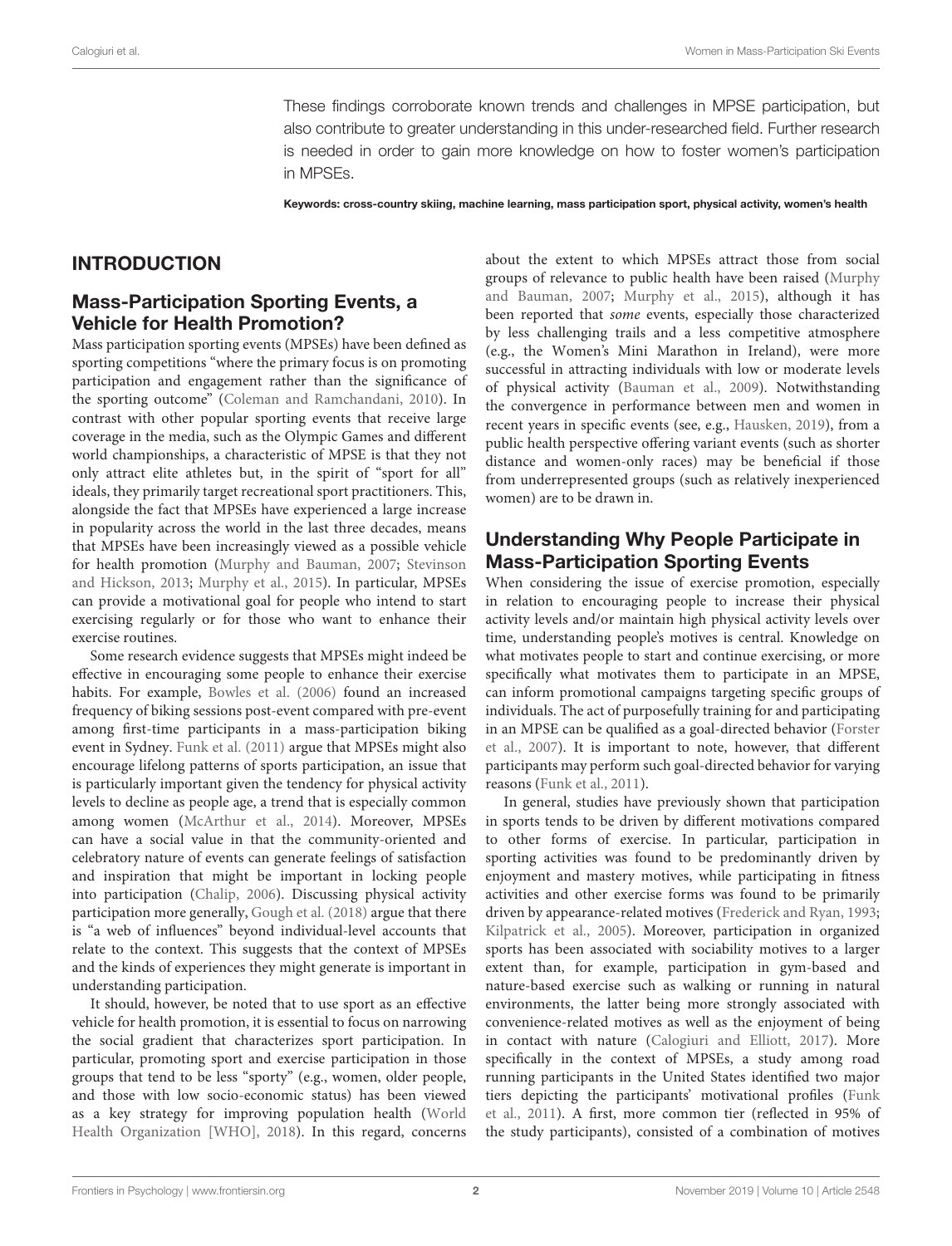related to "challenge," "enjoyment," "strength and endurance," and "positive health." The second tier, less common but still largely prevalent (reflected in 75% of the participants), consisted in the combination of motives related to "competition," "weight management," "ill-health avoidance," "social affiliation," "physical appearance," and "stress management." Noticeably, both these tiers of motives were significantly related to the participants' commitment to running and future exercise intention.

In light of these findings, it is plausible to postulate that the issue of the participation motive for MPSEs is complex. Moreover, different events (and sub-events) are likely to attract participants with different performance level as well as different motivational profiles. On the other hand, individuals' motivation does not represent the only factor that explains sport participation, which is, as previously noted, often subject to a social gradient. For example, a review by [Murphy et al.](#page-14-2) [\(2015\)](#page-14-2) reports that, among MPSEs' participants, women, ethnic minorities, and people with lower previous physical activity levels are often under-represented. Moreover, a systematic review of 131 studies by [Beenackers et al.](#page-13-5) [\(2012\)](#page-13-5) found consistent evidence of the association between individuals' socio-economic status and participation in leisure-time physical activity, with the most consistent socio-economic inequalities found for vigorous activities such as sports.

# Women in Mass-Participation Sporting Events

Globally, women have lower physical activity levels than their male counterparts [\(World Health Organization \[WHO\],](#page-14-11) [2010,](#page-14-11) [2018;](#page-14-6) [Hallal et al.,](#page-14-12) [2012\)](#page-14-12). Over the past few decades, however, women's physical activity levels in many high-income countries have increased. In United Kingdom, for example, the prevalence of women meeting the minimum recommendations for physical activity is almost equal to men's [\(The House of Commons](#page-14-13) [\[THoC\],](#page-14-13) [2017\)](#page-14-13) and in Norway, the prevalence of sufficiently active women is slightly higher than that of men [\(Norwegian](#page-14-14) [Directorate of Health,](#page-14-14) [2015\)](#page-14-14). While women's high levels of physical activity are generally mainly driven by activities such as walking and exercising in fitness centers, their participation in other sporting activities such as running and biking tends to be lower compared to men (THoC, Statistics Norway, s.a.; 2017). In line with this pattern, in Norway, women's participation in crosscountry skiing is relatively high, though lower than that of their male counterparts (Statistics Norway, s.a.).

In line with these trends, women tend to be under-represented in MPSEs [\(Murphy et al.,](#page-14-2) [2015\)](#page-14-2). A study of the characteristics of the approximately 10,000 participants in Sydney's annual Spring Cycle showed that less than 30% of them were women [\(Bowles](#page-13-1) [et al.,](#page-13-1) [2006\)](#page-13-1). These figures are in line with a recent analysis of 2,195,588 recreational marathon runners across different countries, which found that, on average, women made up only 30% of total participants [\(Andersen,](#page-13-6) [2019\)](#page-13-6). There are, however, some signs that MPSEs are, indeed, becoming increasingly attractive for women. For instance, the analyses of recreational marathon runners showed that in the past 10 years, the growth of women's participation was threefold compared with that of men's,

i.e., 27% and 8%, respectively [\(Andersen,](#page-13-6) [2019\)](#page-13-6). As a matter of fact, in some MPSE (especially running events in Northern America) women's participation ratings already match that of men. For example, in a survey conducted among road race participants in the United States, [Funk et al.](#page-14-3) [\(2011\)](#page-14-3) found that women made up 55% of overall participants, a finding that is in line with commercial reports (see, e.g., [Running USA,](#page-14-15) [2014\)](#page-14-15).

To boost women's participation specifically, many MPSEs offer women-only races, which typically take place on shorter and/or less challenging routes and are characterized by a less competitive atmosphere. Some studies suggest that womenonly races not only catalyze women's participation in MPSEs, they also may help them maintain high physical activity levels over the years [\(Crofts et al.,](#page-13-7) [2012;](#page-13-7) [McArthur et al.,](#page-14-4) [2014\)](#page-14-4). While the addition of women-only races might be effective in boosting women's participation in absolute terms, enhancing the inclusiveness of women in main MPSEs may also have advantages, such as contributing to reducing gender stereotypes in sport as well as stimulating even greater amounts of exercise among female participants. Moreover, these events are likely to attract women who have different characteristics, motives, and aspirations than those who would rather enter main MPSE. In particular, it is plausible to assume that women in the main MPSEs have higher levels of physical training and are more interested in their performance, as opposed to the participants in women-only races, who may attach more importance to the social context and supportive and celebratory atmosphere of the event.

To date, there is a dearth of scientific studies and academic publications specifically investigating women's participation in MPSEs, both in terms of participation trends as well as the characteristics, motives, and aspirations of the women who attend. Furthermore, little is known about how such characteristics, motives, and aspirations may differ in different race contexts, especially with respect to female participants in main MPSEs or women-only races. Furthermore, it should be noted that the issue of women's inclusion in MPSEs is complex and presents a number of challenges. For example, it is argued that this phenomenon primarily benefits women who are already active and those from more advantaged social groups, while inactive women from more disadvantaged groups (e.g., older women, those from ethnic minorities and with lower socioeconomic status) tend to remain excluded [\(Murphy et al.,](#page-14-2) [2015\)](#page-14-2). A better understanding of this complex phenomenon is needed in order to assist initiatives in fostering a culture in MPSEs that encourages the participation of women from across these under-represented groups.

## The Birkebeiner Races

In the present study, we focus on a particular MPSE, the Birkebeiner races (BRs). The BRs are an iconic Norwegian crosscountry ski (classic technique) MPSE, which takes place in the region of Oppland (Inland Norway) and registers over 10,000 participants every year. The challenging 54 km trail goes through open and forest terrains, crossing two mountains (820 and 760 m above sea level). In 2018, the main BR celebrated its 80th edition; the race was launched for the first time in 1932, and since then it has been organized annually, except in the war years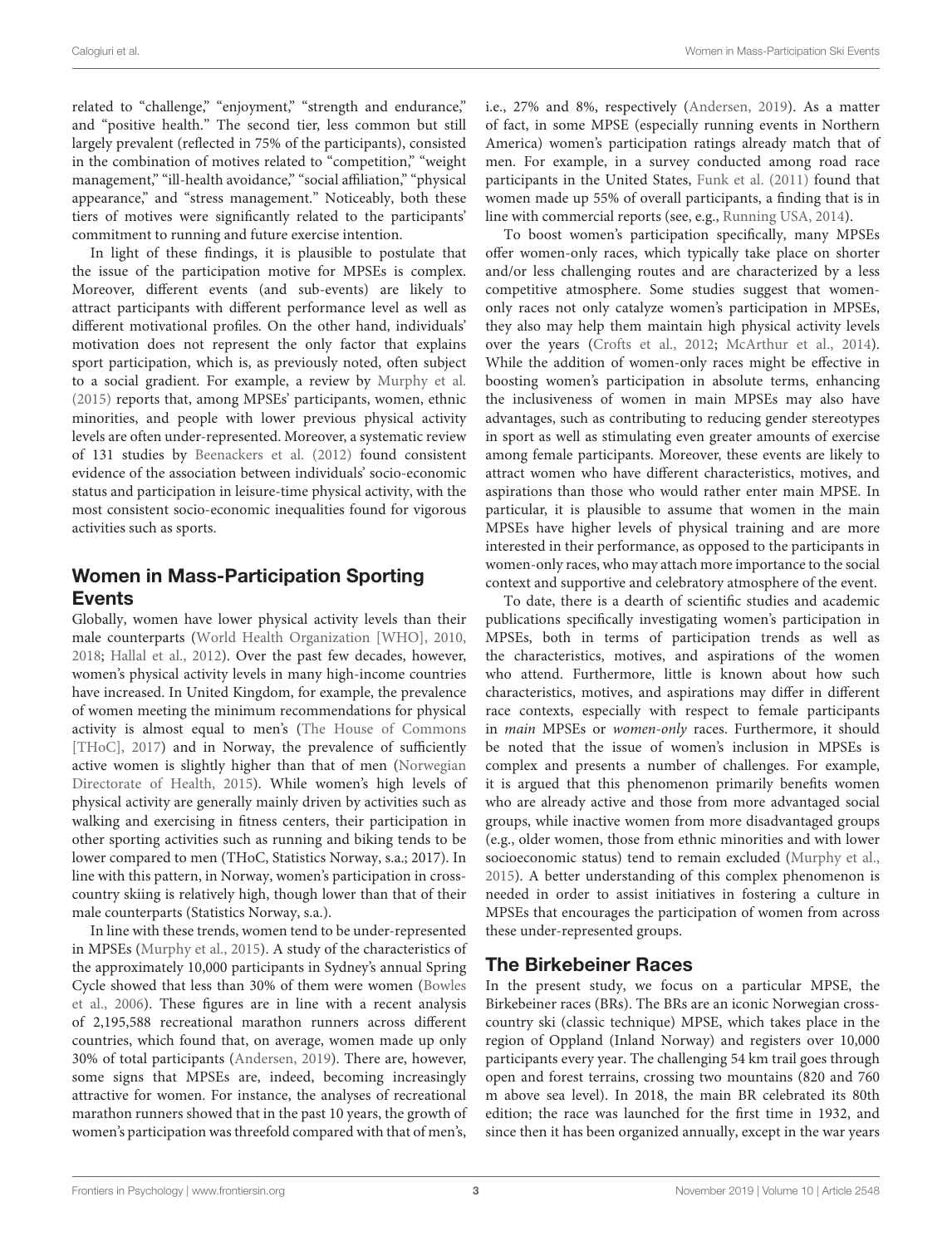1941–1945 and few other times because of adverse meteorological conditions. Alongside the main race, the event includes different variants: the Friday, the half-distance, and the women-only races. The Friday race takes place on the exact same trail two days before the main BR, and is generally characterized by fewer participants attending. Differently, the half- (28 km) and the women-only (15and 30 km) races are characterized by shorter and less challenging (relatively to the main BR) tracks. For instance, the track of the women-only 15 km race has only one major up-hill (about 550 m above sea level).

The BRs have received some research attention, especially in relation to its economic impact in the region [\(Stevik,](#page-14-16) [2008\)](#page-14-16) as well as in relation to perspectives in sport management [\(Slåtten et al.,](#page-14-17) [2014\)](#page-14-17), sport medicine [\(Myrstad et al.,](#page-14-18) [2014\)](#page-14-18), and traumatology (see, e.g., [Butcher and Brannen,](#page-13-8) [1998\)](#page-13-8). On the other hand, less attention has been given to this particular event in relation to the participants' characteristics and motives, and the existing information on this particular perspective is mainly available through market reports produced by the race organizers or popular-scientific publications. In line with international literature on MPSEs [\(Murphy and Bauman,](#page-14-0) [2007;](#page-14-0) [Murphy et al.,](#page-14-2) [2015\)](#page-14-2), a 2011 survey among about 900 participants in the main BR found that most lived in larger cities, were highly educated, well trained, and of male sex; women made only 19% of total participants [\(Rønning and Skaare,](#page-14-19) [2011\)](#page-14-19). "Health" was the most common participation motive, which is generally in line with research on motives for physical activity in the Norwegian population [\(Norwegian Directorate of Health,](#page-14-14) [2015\)](#page-14-14) as well as other Scandinavian populations (see, e.g., [Aaltonen et al.,](#page-13-9) [2014\)](#page-13-9). Seeing the race as a personal challenge (which indicates intrinsically regulated motivation) was also a commonly reported participation motive. Remarkably, this motive was found to be more prevalent among men compared to women.

## Purpose of the Present Study

Norway boasts relatively high sports participation rates, compared to countries beyond the Nordic region, including among women [\(Dalen and Holbaek-Hanssen,](#page-13-10) [2016;](#page-13-10) [Green](#page-14-20) [et al.,](#page-14-20) [2018\)](#page-14-20). This provides an interesting context to study the phenomenon of women's participation in MPSEs. Moreover, the BRs are also interesting with respect to its particular location, as the region in which it takes place (Inland Norway) has one of the worst public health profiles in Norway, including having the lowest levels of physical activity compared with the rest of the country. Specifically, in order to shed light on women's participation in the different variants of the BR event, as well as contribute knowledge of women's participation in MPSEs in general, the purpose of this study was threefold:

- I Analyze trends in women's participation in the different variants of the BRs;
- II descriptively examine the characteristics of women participating in different variants of the event, with an emphasis on the full-distance compared to the womenonly races, in terms of: sociodemographic profile, sport and exercise participation, and a range of psychological factors

(motives, self- and race-perceptions, overall satisfaction, and future participation intention); and

III by triangulating findings generated through a machine learning (ML) approach and a thematic analysis, identify key factors characterizing the motivational profile of women participating in either the full-distance or the women-only races.

# MATERIALS AND METHODS

# Women's Participation Trends Design and Data

In order to analyze trends in women's participation in the different variants of the BR event (objective I), a time-series analysis of their participation rates based on entry records was undertaken. Entry records of both men and women were provided by the event organizers (Birken AS), referring to the number of participants who, in each year, signed up for the different races. Data on starters (those who actually participated in the race) were also examined but not presented in this paper as the difference between these and the starting participants was fairly constant throughout the years. For the main BR, women's entries were available for the period of 1996–2018. For the Friday, the half-distance, and the women-only races (the latter, separately for the 15 and 30 km distances), entry records were obtained from the first year the races were introduced, i.e., 2010, 2012, and 2013, respectively.

### Analyses

Women's entry records were examined both as absolute numbers and as relative prevalence of women participants with respect to the overall number of participants. Autoregressive models [\(Wei,](#page-14-21) [2013\)](#page-14-21) were created in order to forecast future participation in the main BR. The autoregressive approach allows the prediction of an event based on a weighted sum of past values reflecting the secular trend. Three time-series were analyzed for the period 1996–2018: total participants, relative prevalence of men, and relative prevalence of women. For each time series, an exponential weighted moving average (EWMA) with 6 years span was computed in order to avoid extreme frequency values that could affect the prediction of future trends. The model was trained on n-10 elements of the time series (i.e., 1996–2008) and tested on the remaining 10 waves (i.e., 2008–2018). The accuracy of the model was assessed by computing the mean squared error (MSE) between the observed and predicted values. Finally, the year in which the relative prevalence of women in the race was predicted to be equal to that of men's was based on the autoregressive function extracted from the participation frequency recorded between 1996 and 2009.

Because of the small number of observations (i.e., waves available for the analysis), it was not possible to apply the autoregression on the other races (Friday, half-distance, and women-only races). The participation trends for Friday, the halfdistance, and the women-only races where thus only examined through descriptive statistics.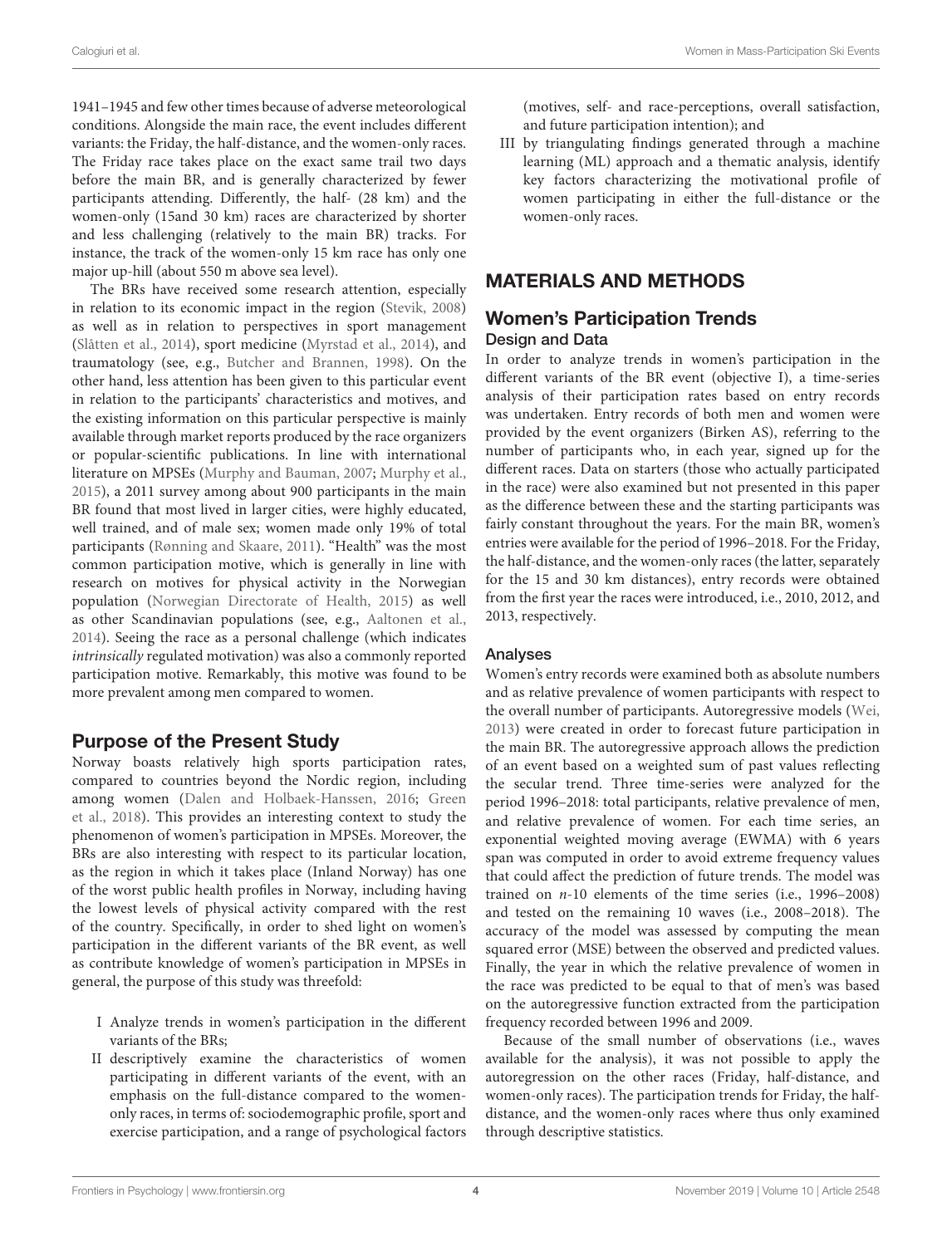### Characteristics of Women Participating Design and Participants

In order to examine the characteristics of women participating in the different variants of the BR event (objective II), as well as identify distinctive characteristics of women participating in the full-distance vs. the women-only race (objective III), a secondary analysis of data based on a market survey conducted by the race organizers was carried out. In order to perform a trend analysis on the participants' characteristics (similar to that which was done with the participation ratings), we examined the series of surveys from previous years. Although the race organizers had been conducting market surveys for several years (to our knowledge, starting from 2012), they have significantly changed the questionnaire over time, as well as across the different events, with only relatively few items being consistent. In particular, starting from 2016, the race organizers changed the statistical agency that planned and delivered the survey, leading to major changes in the structure and quantity of items included. This particular survey wave had a high degree of consistency across the different races, with the exception of the half-distance race (for which a very different questionnaire, designed directly by the race organizers, was used). We have no knowledge of other survey waves being carried out after 2016. Based on this preliminary examination, it was decided to only include the survey wave from 2016 in our analyses.

The survey was administered online by an independent market research company (Differ Strategy Consulting, Oslo) about 1 month after completion of the races among participants in the main BR, Friday, and the women-only races. The race organizers performed a separate survey among the participants of the half-distance race, but because the questionnaire used was substantially different from the one used for the other races, this information was not included in the present study. All people registered for the different races were invited to participate in the survey. Only data from female respondents who confirmed their participation in either the main BR, the Friday, and the womenonly races were used for the analyses (overall  $n = 1,187$ , overall response rate 35%). Details about the respondents and response rates for each individual race are presented in **[Table 1](#page-4-0)**. The use of the data was approved by the Norwegian Centre for Research Data (Project No. 58439).

<span id="page-4-0"></span>TABLE 1 | Race characteristics and overview of women participants and respondents to a market survey in 2016<sup>a</sup>.

| Race                       | (km) | (N)   | (n)   | Distance Participants Respondents Response rate<br>(%) <sup>b</sup> |  |
|----------------------------|------|-------|-------|---------------------------------------------------------------------|--|
| Main event                 | 54   | 1546  | 515   | 33                                                                  |  |
| Friday event               | 54   | 306   | 97    | 31                                                                  |  |
| Half-distance <sup>c</sup> | 28   | 239   | 96    | 40                                                                  |  |
| Women-only 15 km           | 15   | 1.054 | 378   | 36                                                                  |  |
| Women-only 30 km           | 30   | 494   | 197   | 40                                                                  |  |
| All                        |      | 3,639 | 1,283 | 35                                                                  |  |

aBased on official records available online [\(http://historikk.birkebeiner.no/index2.](http://historikk.birkebeiner.no/index2.php) [php\)](http://historikk.birkebeiner.no/index2.php) cross-matched with records by Birken AS. <sup>b</sup>The response rate was calculated on the total N of participants, who were all invited to participate in the survey.  $c$ Data from the market survey on the half-distance race were not included in the analyses.

#### Measures

The market survey included, among other things, a set of items that were primarily designed for commercial purposes (e.g., questions regarding the brand of equipment used and visibility of sponsors). These items were removed, while only items relative to the variables of interest for the study purpose were retained, based on the assumption that they were found in identical or fairly similar form across the different races. If necessary, the items were recoded to improve the consistency across the different races, or to better address the purpose of the study (see description of variables below). These items included three groups of variables: sociodemographic characteristics, sport and exercise participation, and psychological variables (motives for participating in the race, self-perception and perceptions of the race, overall satisfaction with the race, and future participation intention). Additionally, qualitative information (responses to open-ended questions) relative to the women's motivations and perceptions were also extracted for further analyses.

#### **Sociodemographic characteristics**

This included age (measured as a continuous variable), income  $(1 = \langle 200.000 \text{ NOK}, 2 = 200 - 400. \text{ NOK}, 3 = 400 - 600 \rangle$ NOK, 4 = 600.–800 NOK, 5 = > 800. NOK), and region of residence. The latter was originally measured by selecting either one of the 20 Norwegian counties or the option "abroad." These were recoded into four categories: "host region" (Inland Norway, i.e., the region that hosts the races); "adjacent, most urbanized" (i.e., Oslo and Akershus; the most densely populated region, which is well connected by road and rail to the host region); "other adjacent regions" (South-Eastern Norway, the southern parts of Central Norway, which are relatively close to the host region); "farther regions" (South-Western Norway, Western Norway, the Northern parts of central Norway, Northern Norway, and abroad).

#### **Sport and exercise participation**

"Other races" was a dichotomous variable indicating whether or not the women usually participated in other sporting events, of small or large scale, either in Norway or abroad. "Ski-based exercise" was a categorical variable indicating the women's skibased exercise levels compared with the past 5 years ("Compared with 5 years ago, do you engage in ski-based exercise  $\dots$ ": 1 = In smaller amounts,  $2 = \text{More or less in equal amounts; } 3 = \text{In}$ larger amounts). "Sum of sports" provided an indication of the variety of exercise activities in which the women were planning to engage in the spring season, and was constructed based on a multiple-choice item inquiring "What will be your main exercise activity in the next months?," to which the respondents answered by selecting one or more (or none) of six listed options: running, biking, roller-ski, team-sports, strength exercise, other. The individual exercise options were included in the analyses as dummy variables (Option selected = 0; Option non-selected = 1), and an additional variable was derived by summing the number of options selected, and ranged from 0 to 6.

#### **Psychological variables**

Eight different motives (e.g., "To measure myself against friends" and "I usually participate every time") were measured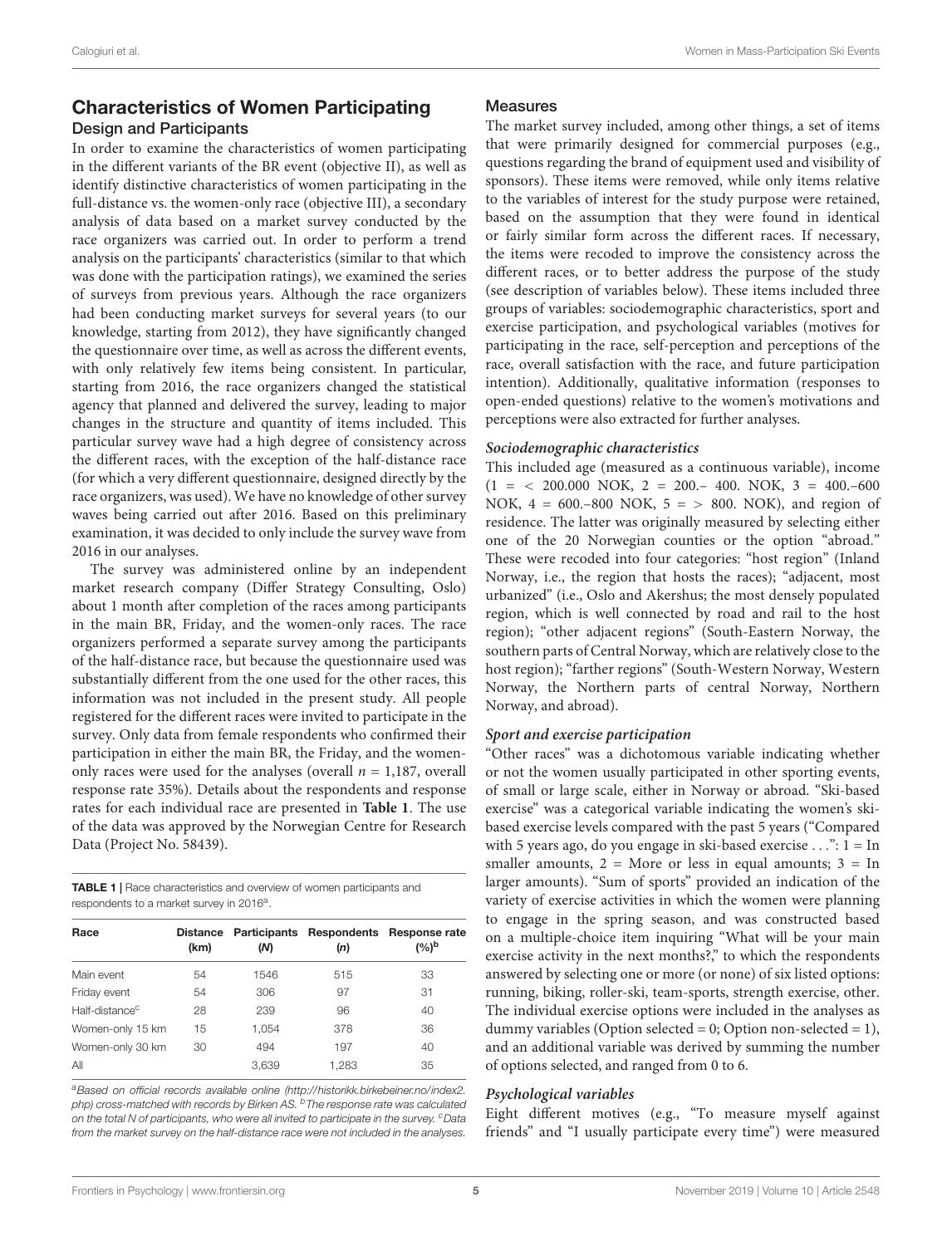as dummy variables by asking the women to report whether or not they considered each particular motive as an important reason to enter the race. The women's self-perception during the race (seven items, such as "Challenged" and "Part of a community") and perceptions of the race (seven items, such as "Nice experience" and "Nice social setting") were measured on a 1–6 scale (1 = "It suits me very little";  $6 =$  "It suits me very well"). The women's overall satisfaction with the race was measured using a  $1-10$  scale  $(1 -$ "Absolutely dissatisfied"; 10 = "Absolutely satisfied"). Future participation intention was a dummy variable with 1 corresponding to the high intention to participate again the following year (i.e., "Extremely likely") while 0 corresponded to any lower intention.

#### **Qualitative data**

Qualitative information was collected through an optional openended question that allowed the participants to comment on their own motives for participating and perceptions regarding the race. This question asked: "what would you say was your main motivation for participating in the race?" Among the sample, qualitative data were available from 116 women in total (note: the open-ended items were not compulsory and respondents could choose whether or not provide more in depth information in these sections).

#### Analyses

#### **Sample representativeness**

In an attempt to estimate the extent to which the sample of respondents (n) was representative of the entire population of participants (N), comparisons of the frequency distributions of "age class" in the different races were carried out using a one-sample Chi-squared test. The analysis showed that the sample was broadly representative of the overall population, with some relatively small (range: 0–4%) deviations showing that older women were slightly more likely to respond than younger. These deviations were statistically significant only in the main BR, though the achievement of a statistical significance might have been facilitated by the larger sample size. Information about this comparative analysis is provided in **[Table 2](#page-5-0)**.

<span id="page-5-0"></span>**TABLE 2** | Distribution of age and sex classification in population  $(N)$  vs. sample  $(n)$ for women participating in four Birkebeiner ski events.

| Class     | Main race |                            | Women-only 15 km |                     | Women-only 30 km |                     |  |
|-----------|-----------|----------------------------|------------------|---------------------|------------------|---------------------|--|
| Age group | $N$ (%)   | $n$ (%)                    | N(%              | n (%)               | N(%              | $n$ (%)             |  |
| <20       | 83(6)     | 14(3)                      | 10(1)            | 4(1)                | 7(1)             | 1(1)                |  |
| $20 - 29$ | 334 (23)  | 100(20)                    | 53(7)            | 23(6)               | 66 (13)          | 24 (13)             |  |
| $30 - 39$ | 203(14)   |                            | 67 (13) 109 (14) | 58 (16)             | 78 (16)          | 27(14)              |  |
| $40 - 49$ |           | 378 (26) 143 (28) 230 (29) |                  | 112 (31)            | 170 (34)         | 71 (38)             |  |
| $50 - 59$ | 367 (25)  | 147 (29)                   | 213(27)          | 104 (29)            | 125 (25)         | 45 (24)             |  |
| 60-69     | 110(7)    | 35(7)                      | 170 (22)         | 58 (16)             | 48 (10)          | 20(11)              |  |
| $x^2$     |           | $15.76$ ; $p = 008$        |                  | $8.11$ ; $p > 0.05$ |                  | $0.65$ ; $p > 0.05$ |  |

Age classification was not available for the Friday race.

#### **Analysis of the quantitative data**

The survey data were first examined using descriptive statistics separately for each race (the main BR, Friday, and the womenonly races 15 and 30 km), and then analyzed using an ML approach in order to detect the most representative variables that predict women's participation in the different races. The ML approach differs from "classical" statistical approaches in the extent to which it is not primarily theory-driven. ML is a process that enables computer systems to progressively improve performance on a specific task without being explicitly programmed, and it can be used for data analysis purposes in order to develop statistical models with a high level of precision [\(Jordan and Mitchell,](#page-14-22) [2015\)](#page-14-22). This process makes it possible to identify more accurately the predictors that have relevant impact on the dependent variable, as well as possible confounders, and thus lead to high levels of explained variance. This approach has been previously applied to the secondary analysis of survey data, including also a study of physical activity patterns and factors associated with them in the Norwegian population [\(Rossi and Calogiuri,](#page-14-23) [2018\)](#page-14-23).

The dependent variable in our analysis was "Race" (i.e., the race variant in which the women participated). To reduce the imbalanced class distribution of the respondent frequencies in the different ski races, a binary dependent class was created aggregating the main BR with the Friday race ("full-distance races,"  $n = 612$ ), and the two women-only races ( $n = 575$ ). All parameters described in section "Measures" were run in the analysis. Answer alternatives "I don't know/I'm not sure" were not included in the analyses (final  $n = 1,131$ ).

A recursive feature elimination with cross-validation process (RFECV) based on logistic regression performed on 50% of the dataset (Ttrain) selected the most relevant variables able to discriminate women who participated in either ski race class (i.e., full-distance or women-only races). The importance of the features was assessed by a normalized Gini coefficient (G). On the Ttrain  $+$  RFECV, the hyper-parameter of three different classifier algorithms was obtained: logistic regression, decision tree classifier, and random forest classifier. The classifiers were validated with a threefold stratified cross-validation strategy on the remaining 50% of the dataset (Ttest  $+$  RFECV). Each cross-validation fold was made by preserving the percentage of samples for each class. Each sample in the dataset was tested once, using a model that was not fitted with that sample. The goodness of the classifiers was assessed by precision, recall, and F1-score (f1). Precision indicates the fraction of examples that the classifier correctly classifies over the number of all examples that the classifier assigns to that class. Recall indicates the ratio of examples of a given class correctly classified by the classifier, while f1 is the harmonic mean of precision and recall. Additionally, in order to assess the validity of the classifiers, we compared our predictive models with two baselines. Baseline B1 randomly assigned a class to an example by respecting the distribution of classes and Baseline B2 always assigned the majority class. All statistical analyses were performed using Python version 2.6. Significance level was set at  $p < 0.05$ . **[Table 3](#page-6-0)** shows the performance of the classifiers built on the base of the features selected in each dataset through the ML approach. Among the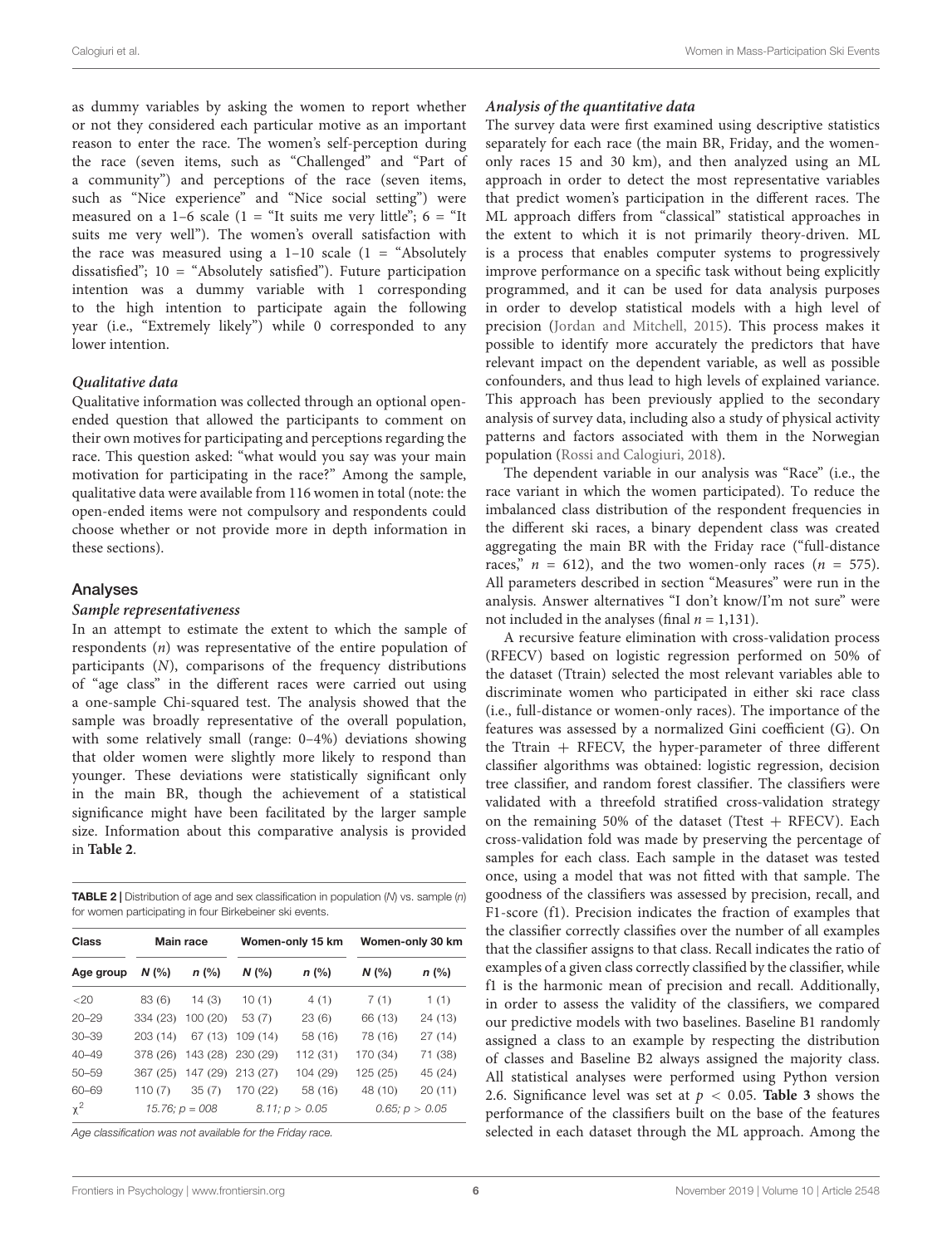#### <span id="page-6-0"></span>TABLE 3 | Models metrics of classifiers.

| Model          | <b>Dataset</b>                               | <b>Precision Recall</b> |      | - f1 |
|----------------|----------------------------------------------|-------------------------|------|------|
| DT             | Full-distance races (main and Friday races)  | 0.73                    | 0.74 | N 74 |
|                | Women-only races (women-only races 15/30 km) | 0.72                    | 0.71 | 0.71 |
| RF             | Full-distance races (main and Friday races)  | 0.76                    | 0.76 | 0.76 |
|                | Women-only races (women-only races 15/30 km) | 0.74                    | 0.74 | 0.76 |
| ΙR             | Full-distance races (main and Friday races)  | 0.77                    | 0.78 | 0.78 |
|                | Women-only races (women-only races 15/30 km) | 0.77                    | 0.76 | 0.76 |
| <b>B1</b>      | Full-distance races (main and Friday races)  | 0.52                    | 1.00 | 0.68 |
|                | Women-only races (women-only races 15/30 km) | 0.00                    | 0.00 | 0.00 |
| B <sub>2</sub> | Full-distance races (main and Friday races)  | 0.52                    | 0.54 | 0.53 |
|                | Women-only races (women-only races 15/30 km) | 0.49                    | 0.48 | O 48 |

DT, decision tree classifier; RF, random forest classifier; LR, logistic regression; B1, comparison with baseline randomly assigning a class to an example by respecting the distribution of classes; B2, comparison with baseline assigning the majority class.

different models, LR showed the highest level of performance. In particular, LR correctly allocated 76% of the cases with a precision of 77%.

#### **Analysis of the qualitative data**

The qualitative data was analyzed with the purpose of gaining further insight into the patterns in the quantitative data. Thus, the quantitative measurements of the women's motives for participating and perceptions of the race were used to inform the categorization of the qualitative data. Accordingly, the data was analyzed grouping the two women-only races  $(n = 52)$ and the full-distance races ("full-distance races," i.e., main BR and Friday race;  $n = 64$ ). Discussion took place between two members of the team in order to arrive at a valid set of comments, which were then grouped into the categories used to present the quantitative results.

## RESULTS

### Women's Participation Trends

In the 17-year span between 1996 and 2013, the number of women participating in the main BR has trebled, though it dropped in the period 2015–2018 (**[Figure 1](#page-7-0)**). It should be noted, however, that such fluctuation follows an overall trend in total participants. In spite of such fluctuations, the relative prevalence of women progressively increased from 13% in 1997 to 19% in 2018 (**[Figure 2](#page-7-1)**). The autoregressive model confirms this trend (**[Figure 3](#page-8-0)**), predicting a decrease in the percentage of male participants entries (MSE =  $3.90\%$ , residual error =  $3.24 \pm 2.17\%$ ) in favor of a relative increase in the women's (MSE = 4.51%, residual error =  $3.70 \pm 2.58$ %). According to the outcomes of our model, if this trend persists, it would take about 15 years for the prevalence of women in the main BR to match the men. Moreover, the model predicts an increase in the total number of participants in the main BR for future years (MSE = 2,603 participants; residual error =  $1,517 \pm 254$ participants), indicating that the number of women in the main BR is likely to increase both in relative and in absolute terms.

The introduction of the BR variants (Friday, the half-distance, and the women-only races) seems to have contributed to boosting women's participation in the MPSE both in absolute and relative terms. In 2018, for example, the presence of the women-only races brought almost 1,600 women into the event, resulting in an increased overall prevalence of women from 20% to 30%. The presence of the women-only races also contributed to buffer the drop in women's entries during the period 2015–2018. The Friday and the half-distance also contributed to boost the total number of women as well as their relative prevalence in the event. However, the relative prevalence of women in the Friday and the half-distance reduced progressively over the years: from 31% and 43% (respectively) in their first year of introduction, to 23% in 2018 (**[Figure 2](#page-7-1)**). Thus, according to the latest records, the relative prevalence of women in the Friday races and half-distance race is only slightly larger than that registered in the main BR.

### Characteristics of Women Participating

Descriptive statistics for the sociodemographic characteristics, sport/exercise participation, and the psychological variables of women in the full-distance and women-only races are presented in **[Table 4](#page-9-0)**. In general, most of the participants were middle-aged women with medium–high income from the most urbanized region of Norway (Oslo and Akershus). The event, however, also saw a relatively large participation of the women from the host region. A relatively large proportion of the participants (especially those in the full-distance races) reported to participate in other races, and most of them were planning to engage in at least one sporting activity in the 6 months following the race, with the most frequently reported activity being "running," followed by biking and/or strengthening exercise. A large majority of women reported to have either maintained or increased their ski-based exercise habits compared with the past 5 years.

For what concerns the psychological variables, "It's a motivational exercise goal" was the most frequently reported participation motive across all races, followed by "Because of the experience" and "It's a nice nature experience" or, for the women-only races, "My friends did it." The most highly rated perceptions relative to self were "Fit" and "Challenged," but also "Part of a community." On the other hand, the most highly rated perceptions about the race were "A nice experience," "The most important here is to complete against yourself," and "A nice nature experience." Levels of general satisfaction were remarkably high (mean value above eight for all races). Future participation intention was also relatively high, especially among the participants in the women-only races (68% reported it was very likely they will participate again the following year), while it was somewhat low among the participants in the main BR (41% reported it was very likely they will participate again the following year).

The outputs of the logistic regression identified eight features as the most relevant predictors for the women participating either in the full-distance races (BR and Friday race) or the womenonly races. Of the sociodemographic characteristics, only age was found to be a significant predictor, where older women were more likely to participate in the women-only races rather than the full-distance races (G = 0.02; OR [95% CI] = 0.98 [0.97-1.00];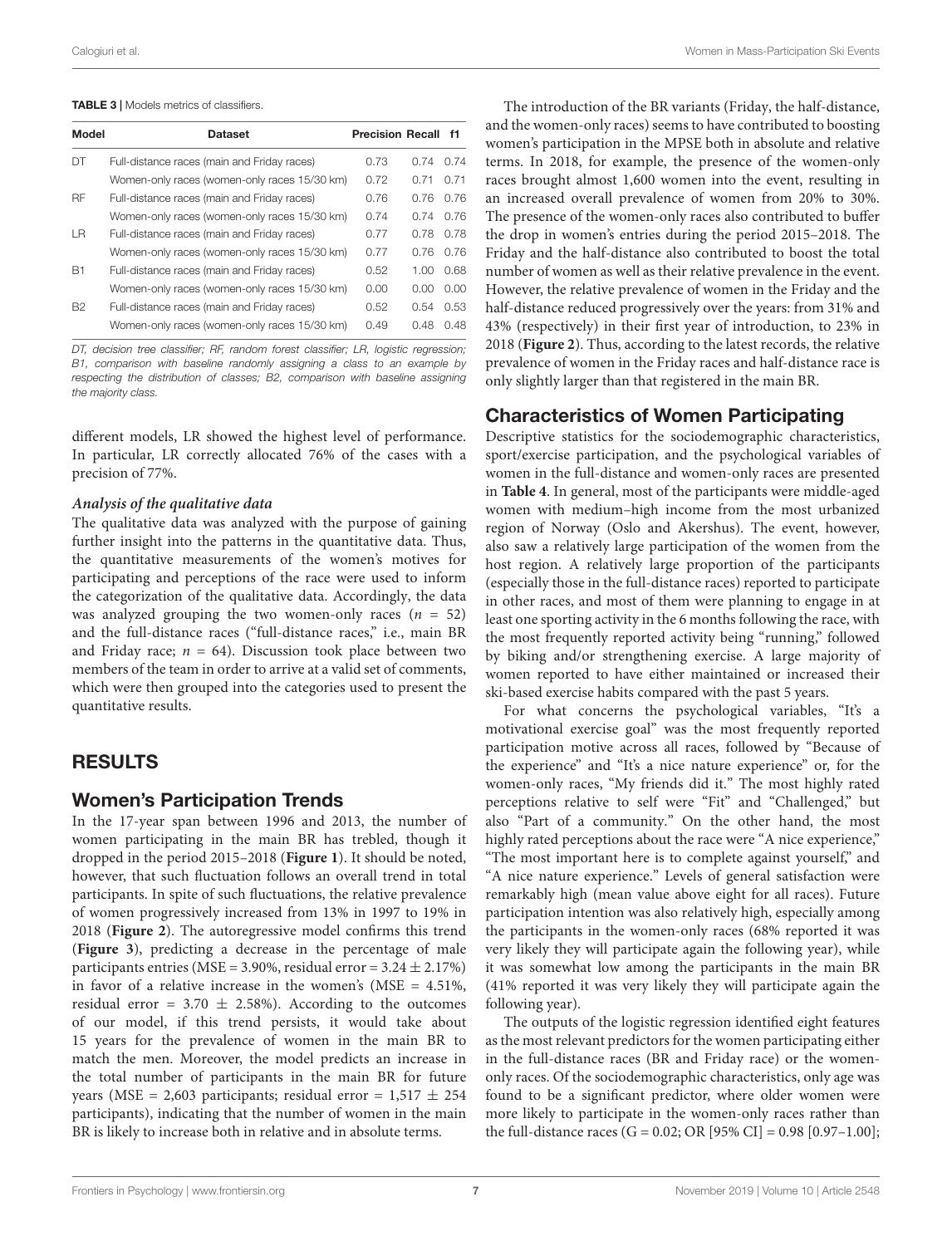

<span id="page-7-0"></span>FIGURE 1 | Entries for women (n), expressed as registered participants, in the main ski race and other races (Friday, half-distance, and women-only). The main race was canceled in 2007 and 2014, as marked by a discontinuous line. The women-only race came under the organization of Birken AS in 2013, thought it has been taking place since 1993 (entry records before 2014 are not available).



<span id="page-7-1"></span> $p = 0.041$ ). None of the sport/exercise participation variables were found to be significant predictors of women's participation in either one of the two classes of races. The psychological variables had, on the other hand, a greater weight on the overall explained variance of the model. In particular, women who rated social aspects, such as feeling "part of a community" and reporting "sociability" (i.e., "my friends did it") as an important participation motive, were more likely to participate in the women-only races rather than the full-distance races  $(G = 0.06)$ and 0.36; OR [95% CI] = 1.50 [1.18–1.90] and 5.94 [3.53–10.01];  $p < 0.001$  for both). Participation in the women-only races was also predicted by high ratings of overall satisfaction as well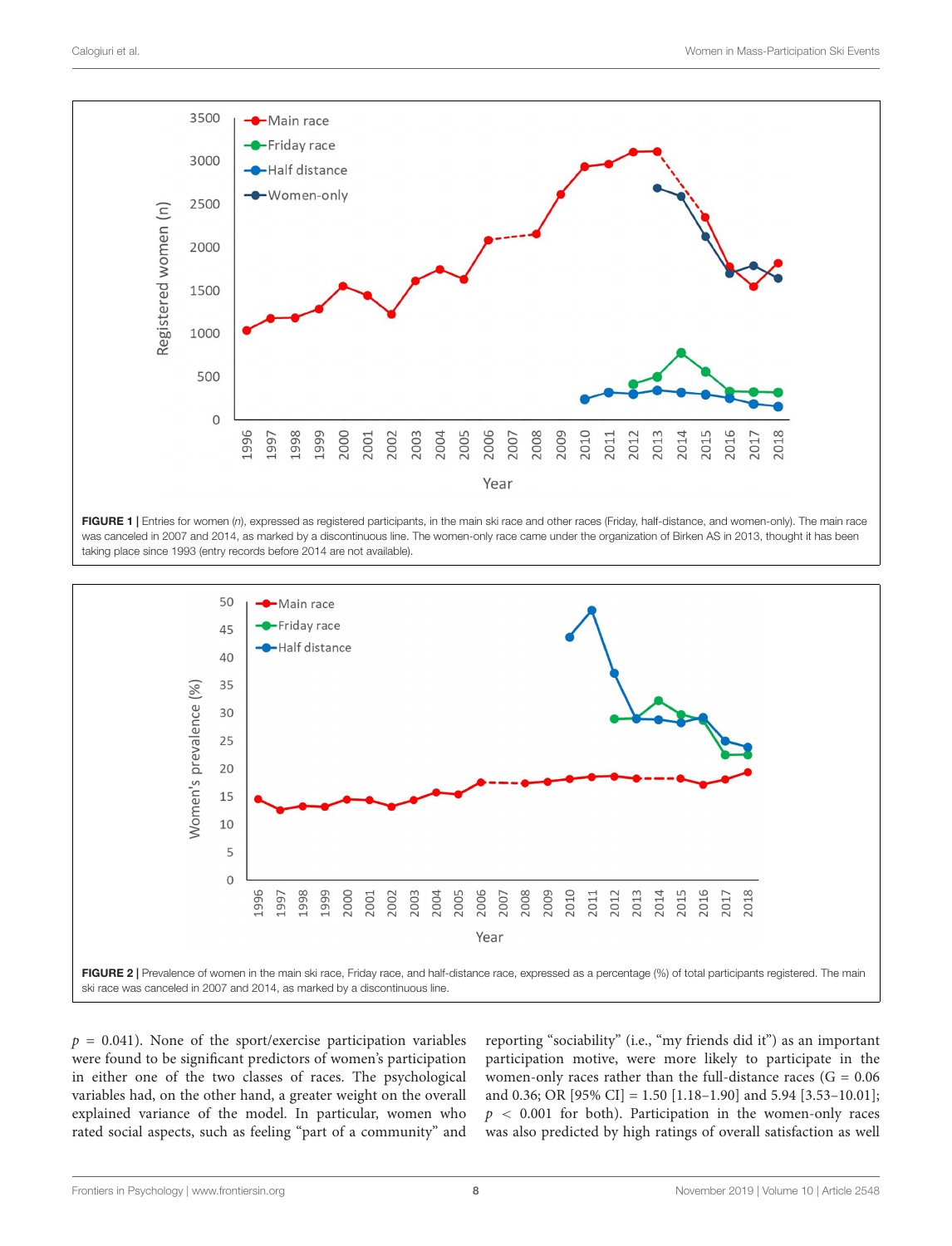

<span id="page-8-0"></span>as perceiving the race as a "personal tradition" (respectively,  $G = 0.12$  and 0.09; OR [95% CI] = 1.50 [1.29–1.75] and 1.34 [1.17– 1.54];  $p < 0.001$  for both). On the other hand, women with greater perception of the race as "a good exercise goal for the season"  $(G = 0.11; OR [95\% CI] = 0.62 [0.52-0.74]; p < 0.001)$  that makes them feel "extreme" and "fit" (respectively,  $G = 0.24$  and 0.01; OR [95% CI] = 0.59 [0.50–0.70] and 0.61 [0.47–0.79];  $p < 0.001$ for both) were more likely to participate in the full-distance races rather than in the women-only races. The features selected by the LR model are summarized in the radar chart in **[Figure 4](#page-10-0)**.

In line with "exercise goal" being a significant predictor for participation in the full-distance races, the qualitative data revealed that the full-distance races provided the participants with a challenge and hence the opportunity to "experience an enormous sense of mastery" (18 y.o.). This is further elaborated by the following quotation from an older participant describing how the demanding nature of the full-distance races contributed to her feeling of mastery: ". . . pushing myself, breaking barriers and achieving a sense of mastery" (28 y.o.). Additionally, it seemed that within the competitive context of the full-distance races, the sense of mastery extended to a sense of mastery over others: "I was challenged by colleagues" (age). For the participants in the women-only races, however, the discourse revolved more around "having fun" (44 y.o.). This seemed to be related to the terrain of the races; "the tracks are fun, with the hilly parts first, then the flatter parts afterward" (65 y.o.). Furthermore, it seemed as if the participants in the women-only races were more in competition with themselves, rather than their peers as illustrated by the following: "It's a very 'easy' race to do without being in top shape, but you do get inspired to beat your own time!!" (54 y.o.).

While the quantitative data showed how sociability and community was a predictor for participation in the womenonly races, participants of both races mentioned the general social atmosphere of the races as something that was meaningful to them. The difference between the full-distance and the women-only races was found in the kind of social connections experienced, where the full-distance races gave opportunities

for the wider family to be involved and share the enjoyment of participating: "Me and my dad found we should try it out. My brother and partner joined as well, so it became a family thing" (31 y.o.). Moreover, the more challenging nature of the full-distance races seemed to provide more of an opportunity for family members to set themselves common goals: "I want to contribute to motivating my husband to get back on his feet after a serious accident in [year]" (32 y.o.). The women-only races on the other hand seemed to generate a dynamic social context for mother/daughter bonding and, in particular, for mothers to provide practical and social support: "my daughter competes, I follow as a ski waxer" (50 y.o.). The following quotation also illustrates how the women-only races provided opportunities for inter-generational sharing of enjoyable experiences with family members who were able to participate in different distances because of the way the races were organized:

"We have done all the women-only races, so it is tradition, and it is a nice experience that I share with my two daughters, one of which participates in the 30 km, while the other is finally enjoying the fact that she is beating her mother at  $15 \, km^2$  (55 y.o.).

Indeed, one respondent felt the race arrangers should emphasis the inter-generational possibilities of participation to a greater extent: "It is a race where mothers and daughters can participate together. It's weird that there aren't more people doing this, and that [the race arrangers] don't highlight this better!"

When it comes to the significance of personal tradition, it seemed that the full-distance races mostly functioned as something of a "bucket list" thing; "A dream since the 70s" (55 y.o.). This seems especially pertinent given the iconic cultural status of the main BR in Norway. For the womenonly races, the data suggest that it may have function in terms of having a life-long traditional purpose to it, locking participants into participating in the event: "I've done it all 24 times it has been arranged. So I just have to do it" (53 y.o.). In this way, participating in the race becomes a more or less embedded aspect of women's lives even as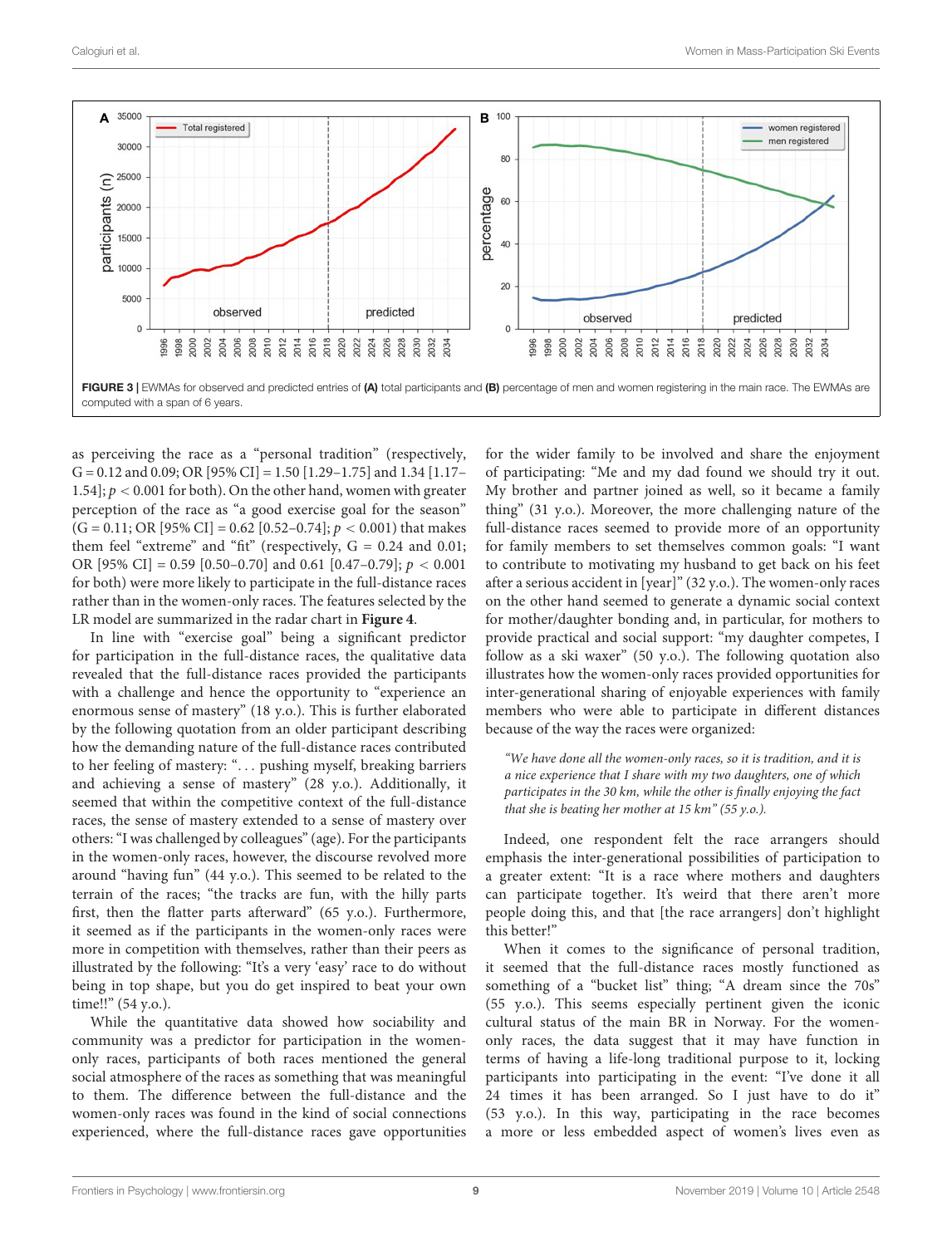<span id="page-9-0"></span>TABLE 4 | Descriptive statistics and outcomes of the binary logistic model identifying the most important sociodemographic characteristics, exercise profile, and psychological factors that predict women participating in different Birkebeiner races in 2016.

| Participants' characteristics                                   | <b>Full-distance</b><br>races ( <i>n</i> = 612) | <b>Women-only</b><br>races ( <i>n</i> = 575) | <b>Normalized Gini</b><br>coefficient (%) | p       | OR (95% C.I.)      |
|-----------------------------------------------------------------|-------------------------------------------------|----------------------------------------------|-------------------------------------------|---------|--------------------|
| Sociodemographic characteristics                                |                                                 |                                              |                                           |         |                    |
| Age (years), $M \pm SD$                                         | $44.04 \pm 11.75$                               | $46.21 \pm 11.81$                            | 2                                         | 0.041   | $0.98$ [0.97,1.00] |
| Income, $n$ $(\%)$                                              |                                                 |                                              | $\mathbf 0$                               | >0.05   |                    |
| $<$ 200.000 NOK                                                 | 71 (11)                                         | 37(6)                                        |                                           |         |                    |
| 200-399.000 NOK                                                 | 98 (16)                                         | 116 (20)                                     |                                           |         |                    |
| 400-499.000 NOK                                                 | 252(41)                                         | 256 (44)                                     |                                           |         |                    |
| 600-799.000 NOK                                                 | 105 (17)                                        | 89 (15)                                      |                                           |         |                    |
| $800.000 + NOK$                                                 | 95(15)                                          | 42(7)                                        |                                           |         |                    |
| Region, $n$ (%) <sup>a</sup>                                    |                                                 |                                              | $\circ$                                   | >0.05   |                    |
| Host region                                                     | 122 (19)                                        | 133 (23)                                     |                                           |         |                    |
| Adjacent, most urbanized                                        | 261 (42)                                        | 228 (39)                                     |                                           |         |                    |
| Other adjacent regions                                          | 132 (21)                                        | 162 (28)                                     |                                           |         |                    |
| Farther regions                                                 | 60(9)                                           | 9(1)                                         |                                           |         |                    |
| Sport and exercise participation                                |                                                 |                                              |                                           |         |                    |
| Other races, $n$ (%) <sup>b</sup>                               | 368 (60)                                        | 196 (34)                                     | $\circ$                                   | >0.05   |                    |
| Ski-based exercise, n (%)                                       |                                                 |                                              | $\circ$                                   | >0.05   |                    |
| Decreased compared with 5 years ago                             | 53 (8)                                          | 70 (12)                                      |                                           |         |                    |
| Same as before                                                  | 161 (26)                                        | 180 (31)                                     |                                           |         |                    |
| Increased compared with 5 years ago                             | 381 (62)                                        | 287 (49)                                     |                                           |         |                    |
| Type of exercise, $n$ (%) <sup>b</sup>                          |                                                 |                                              |                                           |         |                    |
| Running                                                         | 458 (74)                                        | 269 (46)                                     | 0                                         | >0.05   |                    |
| Biking                                                          | 264 (43)                                        | 203 (35)                                     | $\circ$                                   | >0.05   |                    |
| Roller-skiing                                                   | 108 (17)                                        | 50(8)                                        | 0                                         | >0.05   |                    |
| Organize sports                                                 | 14(2)                                           | 20(3)                                        | 0                                         | >0.05   |                    |
| Strength exercise                                               | 211 (34)                                        | 227 (39)                                     | 0                                         | >0.05   |                    |
| Other                                                           | 70 (11)                                         | 157 (27)                                     | 0                                         | >0.05   |                    |
| Sum of sports, $M\pm SD$                                        | $1.78 \pm 0.89$                                 | $1.7 \pm 0.83$                               | $\circ$                                   | >0.05   |                    |
| <b>Psychological variables</b>                                  |                                                 |                                              |                                           |         |                    |
| Motives for participating, n (%) <sup>b</sup>                   |                                                 |                                              |                                           |         |                    |
| "It's a motivational exercise goal"                             | 487 (79)                                        | 351 (61)                                     | 0                                         | >0.05   |                    |
| "Because of the experience"                                     | 371 (60)                                        | 297 (51)                                     | $\circ$                                   | >0.05   |                    |
| "It's a nice nature experience"                                 | 284 (46)                                        | 227 (39)                                     | 0                                         | >0.05   |                    |
| "My friends did it"                                             | 59 (9)                                          | 235 (40)                                     | 36                                        | 0.001   | 5.94 [3.53,10.01]  |
| "To improve my time from last year"                             | 200 (32)                                        | 182 (31)                                     | $\mathbb O$                               | >0.05   |                    |
| "I usually participate every year"                              | 94 (15)                                         | 137 (23)                                     | 9                                         | < 0.001 | 1.34 [1.16,1.54]   |
| "To measure myself against others"                              | 96(15)                                          | 85 (14)                                      | 0                                         | >0.05   |                    |
| "It was a gift"                                                 | 16(2)                                           | 7(1)                                         | 0                                         | >0.05   |                    |
| "It's a work arrangement"                                       | 9(1)                                            | 13(2)                                        | $\circ$                                   | >0.05   |                    |
| Self-perception (1-6 scale), $M \pm SD$                         |                                                 |                                              |                                           |         |                    |
| "Fit"                                                           | $5.1 \pm 0.97$                                  | $4.89 \pm 1.01$                              | 1                                         | < 0.001 | $0.61$ [0.47,0.79] |
| "Challenged"                                                    | $4.95 \pm 1.09$                                 | $4.47 \pm 1.27$                              | $\circ$                                   | >0.05   |                    |
| "Part of a community"                                           | $4.56 \pm 1.25$                                 | $4.93 \pm 1.08$                              | 6                                         | < 0.001 | 1.50 [1.18,1.90]   |
| "Capable"                                                       | $4.34 \pm 1.32$                                 | $4.38 \pm 1.25$                              | $\mathsf{O}\xspace$                       | >0.05   |                    |
| "Extreme"                                                       | $3.37 \pm 1.43$                                 | $2.43 \pm 1.29$                              | 24                                        | < 0.001 | $0.59$ [0.51,0.70] |
| "Trendy"                                                        | $3.14 \pm 1.35$                                 | $3.09 \pm 1.46$                              | $\mathsf{O}\xspace$                       | >0.05   |                    |
| "Ordinary"                                                      | $3.12 \pm 1.29$                                 | $3.75 \pm 1.36$                              | 0                                         | >0.05   |                    |
| Race perceptions (1–6 scale), $M \pm SD$                        |                                                 |                                              |                                           |         |                    |
| "A nice experience"                                             | $5.38 \pm 0.80$                                 | $5.49 \pm 0.76$                              | 0                                         | >0.05   |                    |
| "The most important here is to complete against yourself"       | $5.20 \pm 1.03$                                 | $5.10 \pm 1.21$                              | $\mathbb O$                               | >0.05   |                    |
| "A nice nature experience"                                      | $5.12 \pm 0.99$                                 | $4.88 \pm 1.16$                              | $\mathsf{O}\xspace$                       | >0.05   |                    |
| "A good exercise goal for the season"                           | $4.89 \pm 1.37$                                 | $4.33 \pm 1.62$                              | 11                                        | < 0.001 | $0.62$ [0.52,0.74] |
| "A nice social atmosphere"                                      | $4.55 \pm 1.38$                                 | $4.88 \pm 1.29$                              | $\mathsf{O}\xspace$                       | >0.05   |                    |
| "An opportunity to compare myself with the best in my category" | $3.59 \pm 1.73$                                 | $3.66 \pm 1.72$                              | 0                                         | >0.05   |                    |
| "A tradition for me"                                            | $3.81 \pm 1.85$                                 | $4.6 \pm 1.68$                               | 0                                         | >0.05   |                    |

(Continued)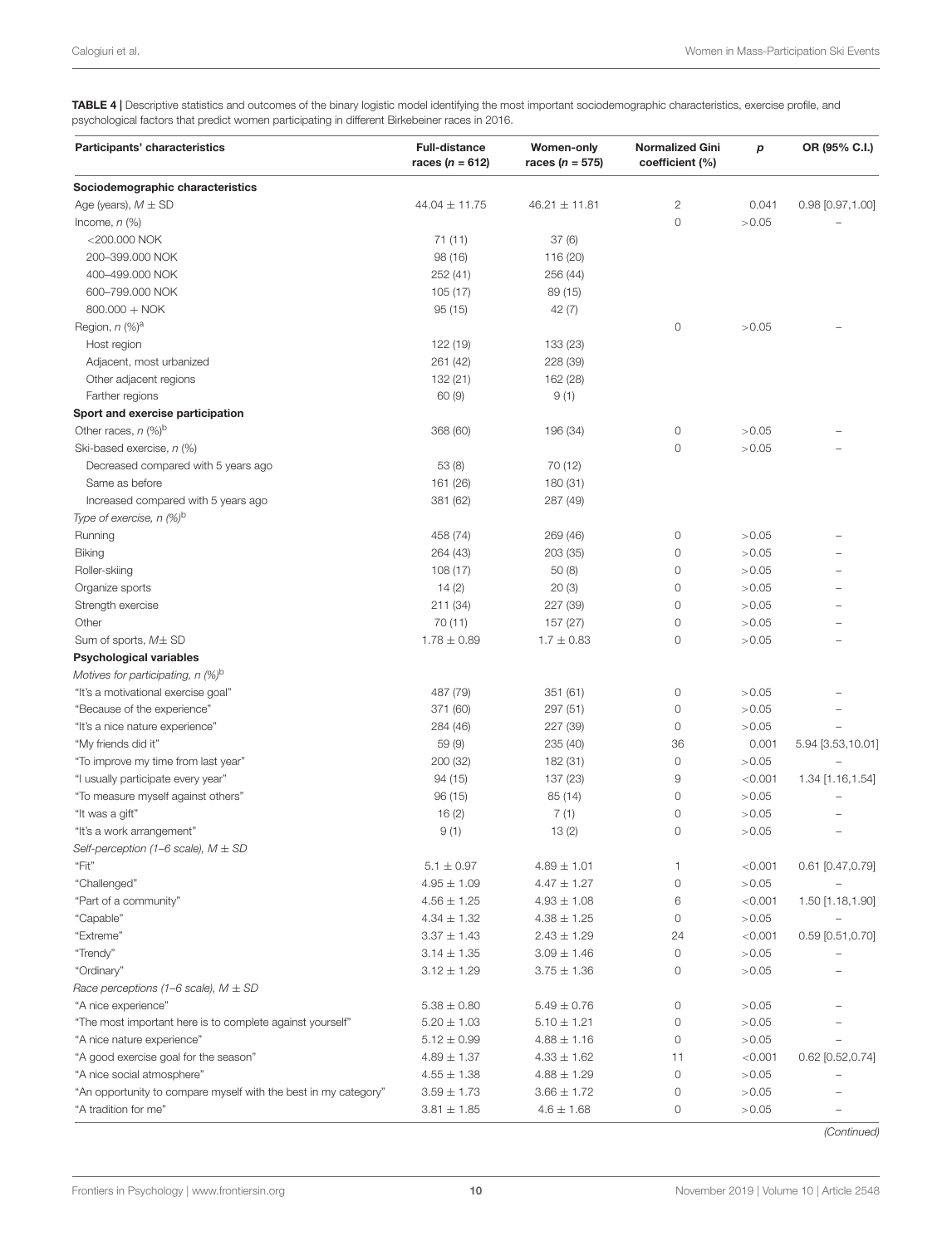#### TABLE 4 | Continued Participants' characteristics Full-distance races  $(n = 612)$ Women-only races  $(n = 575)$ Normalized Gini coefficient (%) p OR (95% C.I.) Satisfaction and intention Overall satisfaction (1-10 scale),  $M \pm SD$  8.11  $\pm 1.45$  8.38  $\pm 1.56$  12 6.001 1.29,1.75 Intend to participate next year,  $n$  (%)<sup>b</sup> 251 (41) 391 (68) 0 0  $>0.05$

Numeric variables are presented as means (M) and standard deviations (SD); categorical variables are presented as frequency (n) and percentage (%). <sup>a</sup>Regions: Host region = Inland Norway (the region that hosts the races); adjacent, most urbanized = Oslo and Akershus (the most densely populated region, which is also better connected by road and rail to the rest of Norway); other adjacent regions = South-Eastern Norway (which are relatively close to the host region); farther regions = South-Western Norway, Western Norway, the Northern parts of central Norway, Northern Norway and abroad. <sup>b</sup>Dummy variable or set of variables. Only the value for the "1" response alternative is shown, whereas the value for the "0" response alternative is not shown because redundant.

they age, something that is made possible by the shorter distances and less demanding courses, but also desired because of the enjoyment experienced. One woman for example described how it had "been developed into a lifestyle the last 21 years" (73 y.o.).

# **DISCUSSION**

## Women's Participation Trends and Their Significance to Women's Inclusion

In general, the findings show how women have been largely under-represented, compared to men, in the main BR as well as in the Friday and half-distance variants. This is consistent with research on MPSEs [\(Bowles et al.,](#page-13-1) [2006;](#page-13-1) [Andersen,](#page-13-6) [2019\)](#page-13-6). However, some encouraging trends were observed. More specifically, in spite of some oscillations in the total number of women taking part in the main BR between 1996 and 2018, oscillations that mirror the trend of total participants in the race as well as general trends of skiing participation in Norway [\(Dalen and Holbaek-Hanssen,](#page-13-10) [2016;](#page-13-10) Statistics Norway, s.a.), the relative prevalence of women increased progressively. This trend is in line with analyses that indicate an increasing interest of women in major MPSEs [\(Andersen,](#page-13-6) [2019\)](#page-13-6) as well as with trends in sports participation in the Norwegian population in general [\(Statistics Norway,](#page-14-24) [2015,](#page-14-24) s.a.). Moreover, our findings predict that the women's relative prevalence in the main BR will continue increase in years to come, possibly with the gender split being completely overcome in about 15 years.

In terms of the impact of the other race variants (Friday race, half-distance race, and women-only races) in boosting women's participation in this sporting event, the findings indicate that these races, and especially the women-only races, contributed to increasing the ratings of women both in absolute and relative terms. The women-only races, especially, contributed to buffering the drop among the participants in the main BR in the period 2015–2017, doubling the ratings of women's entries in that same period. However, in contrast to the trends observed in the main BR race, the relative prevalence of women in the Friday race and half-distance race has been declining since the year of their introduction. This might suggest a "shift" in interest of the women toward the main (more competitive) race, though more research is warranted in order to corroborate such an assumption.

The introduction of women-only races (such as the Womenonly BR in Norway and the Women's Mini Marathon in Ireland, just to mention two) appears as an important and effective strategy to broaden the range of women participating in MPSEs. However, as [Hausken](#page-14-7) [\(2019\)](#page-14-7) notes from a physiological point of view, short distance races are unwarranted and even unethical as full-distance races suits the women's physiology just as well as men's. Thus, seen in line with the progressive increase in women's participation in the main (full-distance) races, a trend confirmed in our study, there is a need for more efforts to foster greater inclusion of women in these events as well. It is indeed encouraging to notice that, in recent years, initiatives and programs have been launched to work to increase female participation in different types and at all levels of MPSE (see, e.g., Women For TriTM and The Women's National Runner Survey from Running USA©).



<span id="page-10-0"></span>FIGURE 4 | Radar chart of the features with highest explained variance (normalized Gini coefficient) in a logistic regression model predicting women's participation in either the full-distance races (main race or Friday variant) or one of the two women-only races (15- or 30-km variants). Values expressed as the means of the questionnaire answers normalized to 0–1 range. Note: Sociability = "My friends did it" (participation motive); Community = "Part of a community" (self-perception); Personal tradition = "I usually participate every year" (participation motive); Satisfaction = Overall satisfaction with the race; Exercise goal: "A good exercise goal for the season" (race-perception);  $Extreme = "Extreme"$  (self-perception);  $Fit = "Fit"$  (self-perception).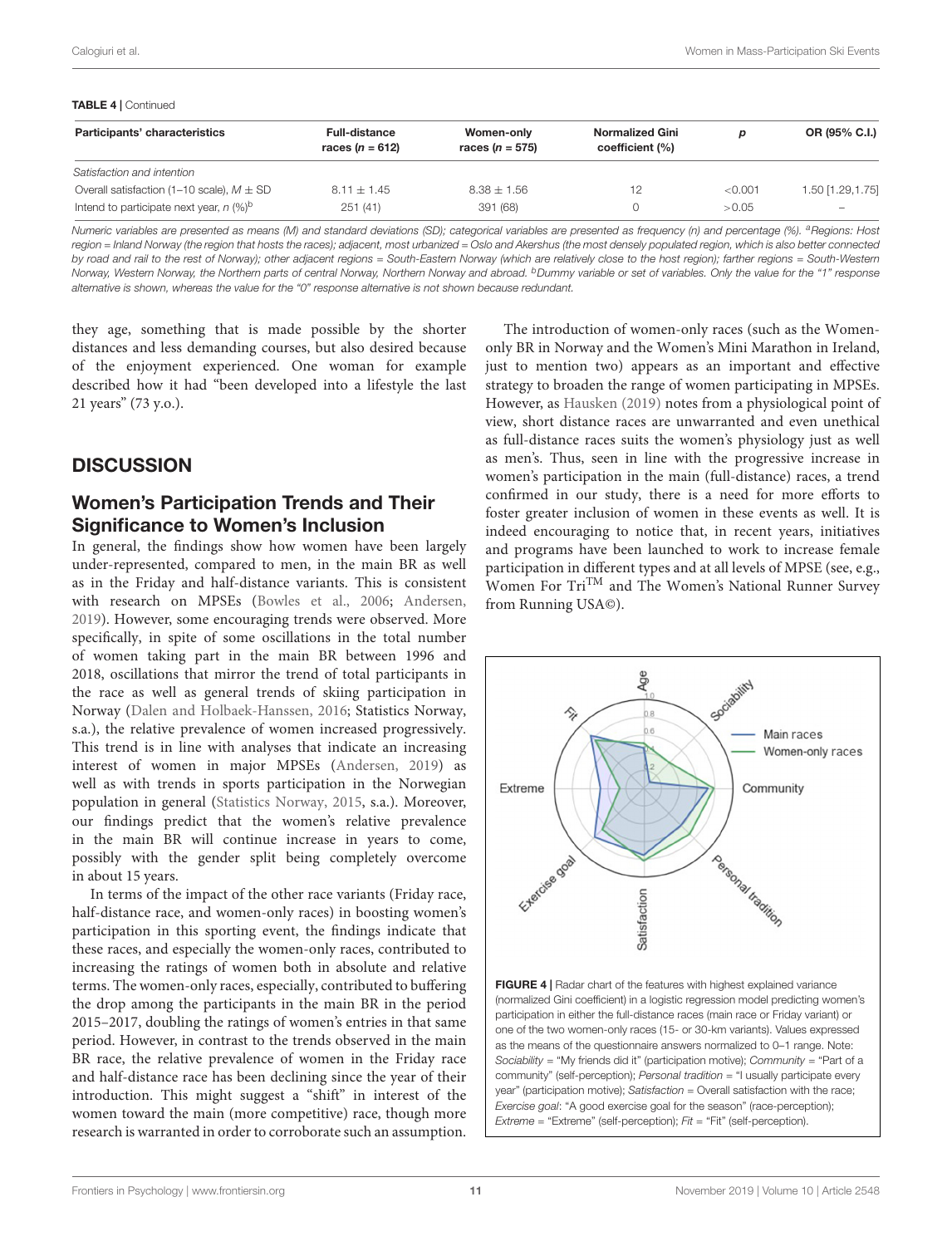# Participants' Characteristics and Their Significance for Exercise Promotion

The sociodemographic profile of our sample, predominantly middle-aged women with medium–high income and living in the most urbanized region of Norway, is in line with known patterns in MPSEs participation [\(Murphy et al.,](#page-14-2) [2015\)](#page-14-2). On the other hand, the relatively large proportion of participants from the "host regions" (Inland Norway), which is remarkable especially considering the low-population density of this area, is of interest considering the poor public health profile of this area, especially in relation to low physical activity levels of its population. This finding suggests that MPSEs might have a particular beneficial impact in local communities. Arguably, this is somewhat in tension with the common approach of organizing MPSEs in major cities (see, for example, popular city marathons).

Our sample appeared to be constituted predominantly of "sporty" women, with many of them reporting their participation in similar competitions and planning to engage in at least one sporting activity during the spring season. This lends support to earlier findings indicating that MPSEs mainly reach those already adequately active [\(Lane et al.,](#page-14-25) [2010,](#page-14-25) [2012\)](#page-14-26). It is worthy of note, however, that about 60% of participants overall reported they had increased their ski-based exercise habits compared with the past 5 years, which may suggest that participation in the MPSE might have been, for some women, part of the process of increasing their physical activity levels. This interpretation is corroborated by the fact that the participation motive "It's a motivational exercise goal" was highly frequent, a finding that also emphasizes the goal-directed nature of participating in the MPSE as a health behavior. Nevertheless, none of these variables was a significant predictor of participation either in the full-distance races or the women-only races, indicating that the two groups of women had similar profiles in terms of sport and exercise participation. On the other hand, the older age of the women in the women-only races, alongside the women's reports of experiencing the race as a "tradition," suggests that the women-only races might have a greater potential than the main BR to help women maintain higher PA levels with aging. Such an assumption is in line with previous research on women-only MPSEs [\(Crofts et al.,](#page-13-7) [2012;](#page-13-7) [McArthur et al.,](#page-14-4) [2014\)](#page-14-4).

Worth of notice is the high importance of the participants given to autonomous forms of motivation (i.e., motivations driven by the intrinsic desire of pursuing an activity for its own sake, rather than for external rewards such as winning a prize or esthetic benefits). This could be noticed in the participants reporting "Because of the experience" as main participation motive, as well as perceiving the race as "A nice experience" and that "The most important here is to complete against yourself." Autonomous forms of motivations, as well as positive emotional experiences, are particularly desirable in relation to exercise (and health) promotion, as they have been previously reported to predict more stable exercise behavior in the long term [\(Kwan and Bryan,](#page-14-27) [2010;](#page-14-27) [Teixeira et al.,](#page-14-28) [2012\)](#page-14-28). The importance given to nature experiences (see "it's

a nice nature experience," which was highly rated both, as a participation motive and as a race-perception), which can also be seen as a factor that can elicit long-term adherence to exercise [\(Calogiuri and Chroni,](#page-13-11) [2014\)](#page-13-11).

Taken altogether, these findings partly confirm concerns regarding the limited impact that MPSE can have in promoting health and exercise among women in the general population, although it also provides some additional insights into possible ways in which MPSEs might help some women to achieve and maintain their exercise goals.

# Distinctive Profile of Women Participating in Different Events

Both the analysis of the quantitative and the qualitative data indicated that while participation in the women-only races was predominantly driven by the sociability motives and seeing the race as a tradition, the women in the full-distance races were predominantly driven by a performance-oriented motivation, and showed a desire to compete and feel "fit" and "pushing boundaries." Both groups of women perceived the race as enjoyable, although those in the women-only race tended to report higher ratings of satisfaction than the women in the full-distance races. Our findings are partly in line with previous research showing that sport participation, compared with other forms of exercise (e.g., exercising in the gym), is primarily driven by more autonomous forms of motivation, such as mastery, enjoyment, and sociability [\(Frederick and Ryan,](#page-14-9) [1993;](#page-14-9) [Kilpatrick et al.,](#page-14-10) [2005;](#page-14-10) [Calogiuri](#page-13-4) [and Elliott,](#page-13-4) [2017\)](#page-13-4). These same motives were indeed found to be important for women to enter the main BR or one of its variants. At the same time, our study emphasizes how participation motives are also largely related to the specific context of sporting events, as, for example, that of the fulldistance races (for which participation was predominantly characterized by mastery- and performance-oriented motives) compared to that of the women-only races (for which participation was predominantly characterized by sociabilityoriented motives).

Independently of the different characteristics identified in women participating in different races (full-distances vs. womenonly), it is noteworthy that the motivational profile of the women that has emerged in this study is largely in contrast with the way contemporary media tends to portray women in MPSEs. A recent critical analysis of how women are presented in sport and fitness advertising (including advertising for MPSEs) showed how most often emphasis is put on body-oriented messages, glorifying (or at times "girlifying") extreme esthetic body ideals [\(Drake and](#page-13-12) [Radford,](#page-13-12) [2018,](#page-13-12) [2019\)](#page-14-29). Based on our findings, more effective (and empowering) advertising targeting potential participants in full-distance MPSEs might instead focus on the women's performance and athletic achievements, e.g., through modelingbased messages stimulating vicarious mastery experiences. On the other hand, messages targeting potential participants in women-only events should emphasize the exhilarating social atmosphere of the race.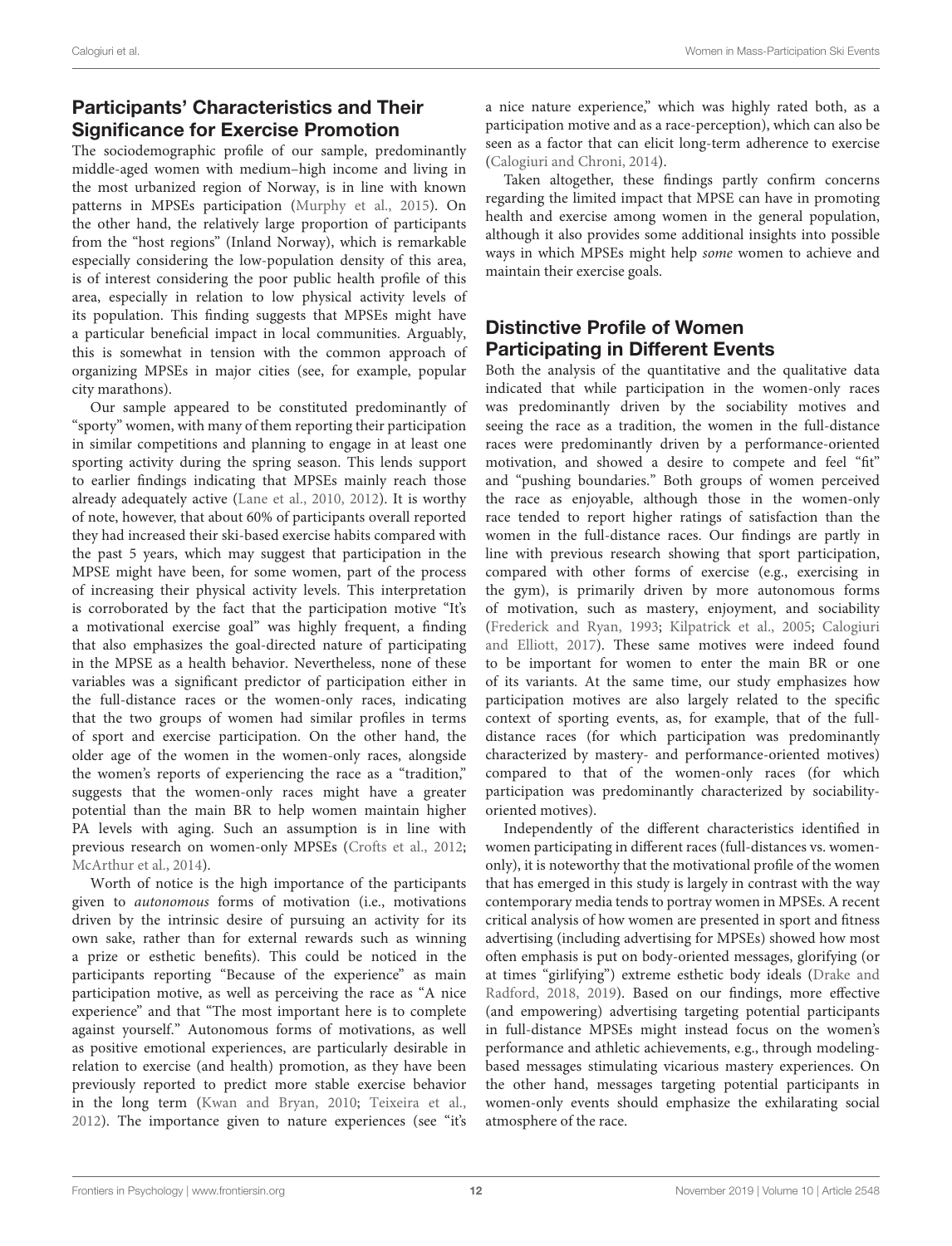### Strengths and Limitations of the Study

This study examined the under-researched topic of women's participation in MPSEs, with an emphasis on the characteristics that distinguish women participating in different variants of the race, thus contributing to filling a gap in the research literature. Our focus on the public health dimension of the phenomenon also contributes further understanding of the extent to which MPSEs can contribute to promoting health in the population as well as the ideal of "sports for all." Our analysis is based on novel and relatively large microdata from Norway, which had a relatively large response rate (35%), especially when compared with previous studies that used similar recruiting approaches; for example, [Funk et al.](#page-14-3) [\(2011\)](#page-14-3) had an overall response rate of 19% and [Lane et al.](#page-14-25) [\(2010\)](#page-14-25) had an average response rate of 23%. Moreover, our sample was found to be reasonably representative of the population of interest, at least in relation to age-class distribution. Finally, the inclusion of qualitative information allowed us to explore the phenomenon in more depth than hitherto.

This study has, however, a number of limitations that are worthy of note. First, in the study of participation trends, while a relatively large number of waves were available for a time-series analysis of the main BR, a relatively smaller number of waves were available for the other races (Friday race, half-distance race, and women-only races). This made the performance of a timeseries analysis impossible for these races and the analysis of the participation trends less reliable.

In relation to the second part of the study, this was based on a secondary analysis of routinely collected data which may have resulted in some confounding variables being overlooked a common limitation with secondary analysis [\(Cheng and](#page-13-13) [Phillips,](#page-13-13) [2014\)](#page-13-13). Moreover, although we performed a comparative analysis of our sample with the study population (i.e., the total participants registered), which showed a reasonable comparable distribution of age groups, the sample may not have been fully representative of the population of participants.

The instrument used in the survey was not validated. Furthermore, the inconsistency of the instruments used across years and among difference race participants made it impossible to include multiple survey waves in the analysis. This would have allowed a larger sample size as well as a better understanding of how the participants' characteristics changed alongside the changes in participation rates. Moreover, although the qualitative information in this study provided additional insight into the women's motivations and perceptions of the event context, the quality of these data was rather limited in terms of depth and richness (e.g., compared with qualitative data obtained through in-depth interviews).

Using a secondary analysis approach also limited the possibility of purposefully collecting data in line with specific theoretical frameworks, such as the self-determination theory (SDT), a psychological theory of motivation that has previously been used in research on sport motivation (see, e.g., [Frederick](#page-14-9) [and Ryan,](#page-14-9) [1993;](#page-14-9) [Kilpatrick et al.,](#page-14-10) [2005\)](#page-14-10) as well as in the context of MPSEs [\(Funk et al.,](#page-14-3) [2011\)](#page-14-3). SDT posits that feelings of autonomy over one's behavior—the perception that one is competent

enough to perform a behavior—and feelings of relatedness or personal connection, converge to support the development and enactment of motivations [\(Deci and Ryan,](#page-13-14) [1985\)](#page-13-14). For example, "Extreme" and "Exercise goal" are both clearly related to autonomy (the former, suggesting mastery experiences, referring to satisfaction of competence needs, while the latter suggesting identified or integrated levels of autonomous motivation).

Finally, the analysis of sociodemographic, physical activity, and psychological factors only included female participants (comparing women participating in different races), while comparisons with men were not performed. The comparison with men was, in this particular paper, problematic for various reasons. First, we were primarily interested in understanding the characteristics of female participants, examining the extent to which this reflects ideals of "sport for all" (e.g., the extent to which women with lower sociodemographic status and lower physical activity levels were represented) as well as the characteristics of women participating in different races. A comparison with men might, however, reveal interesting aspects that have been missed in our analysis. Thus, it is recommended that future research attempts to make such comparisons.

### Recommendations for Future Research

The topic of women's participation in MPSEs remains underresearched. Some academic studies exist, but large parts of the information are still provided by market surveys or reports produced by race organizers or other organizations (see, e.g., Running USA©). We recommend that future research seeks to enhance the quality of data collection, employing validated questionnaires (possibly informed by solid theoretical frameworks) and in-depth interviews. Studies including followup assessment of physical activity levels pre- and postrace are also needed, as well as studies investigating longterm engagement with MPSEs (i.e., regular participants). We also recommend that future research focuses on women's perceptions of barriers and factors that might negatively affect the race experience.

# **CONCLUSION**

The results from this study shed light on women's participation in an iconic MPSE in Norway. Considering that in Norway levels of sport participation among women are relatively high, and that cross-country skiing is (still) embedded in the national identity of the population, this context offers interesting insight into the larger topic of women's participation in MPSEs. Specifically, our research offers insights into the role of event configuration in providing meaningful experiences to differing sub-groups of women. In general, the findings corroborate known patters in MPSEs, especially with respect to: (i) low involvement of women, as well as other disadvantaged sub-groups (e.g., women with lower socioeconomic status and low physical activity levels); (ii) indication of a progressively increasing prevalence of women in the main race; (iii) different sociodemographic and motivational profile of women engaged in different races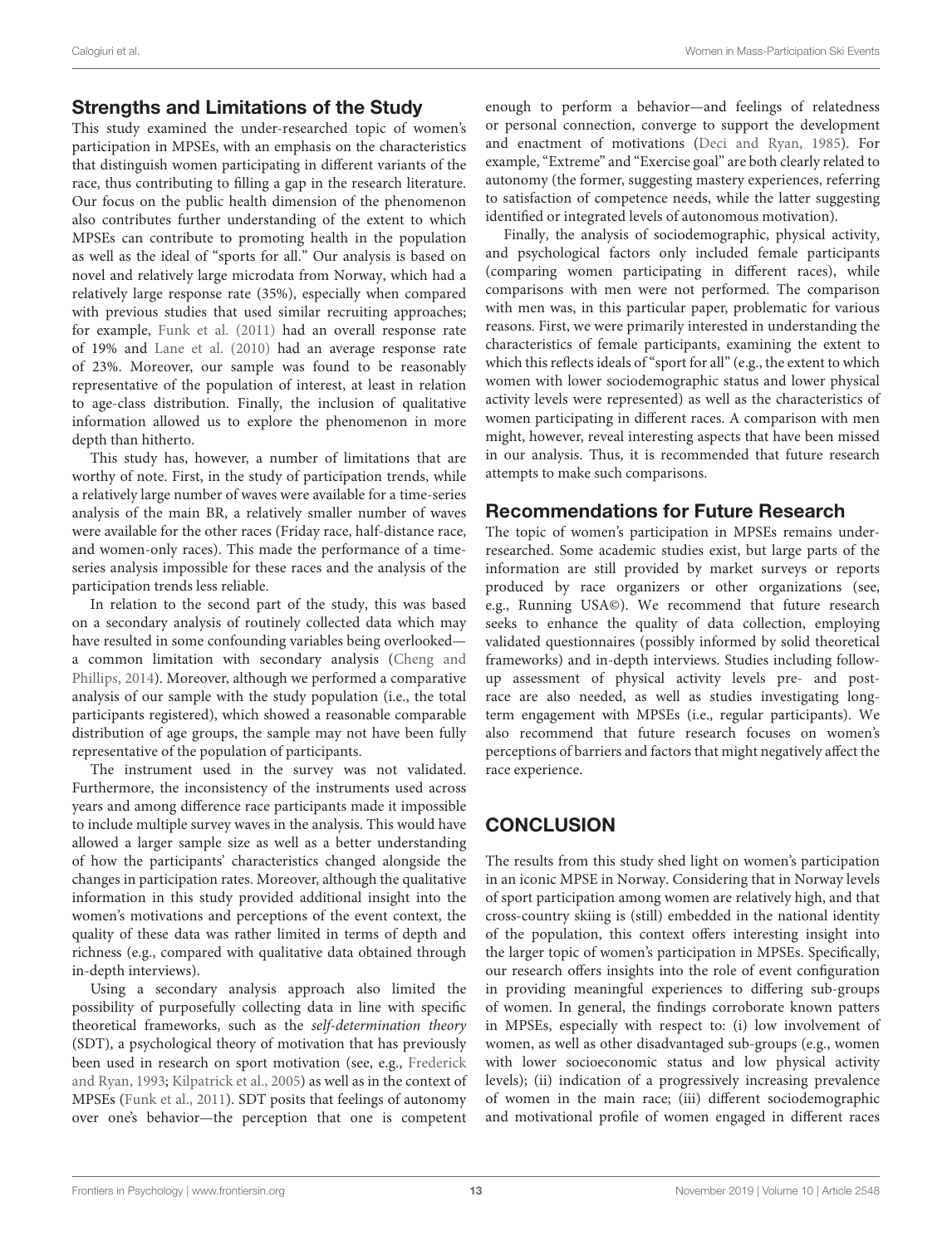(especially when comparing full-distance vs. women-only races). On the other hand, novel and encouraging findings have also been highlighted, such as a relatively large involvement of local communities, indicating some potential benefits in terms of exercise promotion in a region with higher prevalence of insufficiently active individuals (rather than, for example, to MPSEs taking places in major cities). Moreover, by focusing on women's participation across different races, our findings show that the specific race context plays an important role in broadening and supporting women's inclusion in sporting events. It is worthy of note, however, that the combination of main race and its variants seems to be a good strategy for locking people in to participation over time as they age and develop different interests. More research is needed in this field, which can help further enhance the understanding of how to best foster women's participation in MPSEs.

### DATA AVAILABILITY STATEMENT

The datasets generated for this study will not be made publicly available. The datasets used and/or analyzed during this study are of property of Birken AS (Rena, Norway) and Differ Strategy Consulting (Oslo, Norway). The datasets used and/or analyzed during the current study may be available from Differ Strategy Consulting on reasonable request.

### ETHICS STATEMENT

The studies involving human participants were reviewed and approved by the Norwegian Centre for Research Data (Project No. 58439). Written informed consent for participation was not required for this study in accordance with the national legislation and the institutional requirements.

## **REFERENCES**

- <span id="page-13-9"></span>Aaltonen, S., Rottensteiner, M., Kaprio, J., and Kujala, U. M. (2014). Motives for physical activity among active and inactive persons in their mid-30s. Scand. J. Med. Sci. Sports 24, 727–735. [doi: 10.1111/sms.12040](https://doi.org/10.1111/sms.12040)
- <span id="page-13-6"></span>Andersen, J. J. (2019). Marathon Statistics 2019 Worldwide (Research). Available at: <https://runrepeat.com/research-marathon-performance-across-nations> (accessed August 7, 2019).
- <span id="page-13-3"></span>Bauman, A., Murphy, N., and Lane, A. (2009). The role of community programmes and mass events in promoting physical activity to patients. Br. J. Sports Med. 43, 44–46. [doi: 10.1136/bjsm.2008.054189](https://doi.org/10.1136/bjsm.2008.054189)
- <span id="page-13-5"></span>Beenackers, M. A., Kamphuis, C. B., Giskes, K., Brug, J., Kunst, A. E., Burdorf, A., et al. (2012). Socioeconomic inequalities in occupational, leisuretime, and transport related physical activity among European adults: a systematic review. Int. J. Behav. Nutr. Phys. Act. 9:116. [doi: 10.1186/1479-586](https://doi.org/10.1186/1479-5868-9-116) [8-9-116](https://doi.org/10.1186/1479-5868-9-116)
- <span id="page-13-1"></span>Bowles, H. R., Rissel, C., and Bauman, A. (2006). Mass community cycling events: who participates and is their behaviour influenced by participation? Int. J. Behav. Nutr. Phys. Act. 3:39.
- <span id="page-13-8"></span>Butcher, J. D., and Brannen, S. J. (1998). Comparison of injuries in classic and skating Nordic ski techniques. Clin. J. Sport Med. 8, 88–91. [doi: 10.1097/](https://doi.org/10.1097/00042752-199804000-00004) [00042752-199804000-00004](https://doi.org/10.1097/00042752-199804000-00004)
- <span id="page-13-11"></span>Calogiuri, G., and Chroni, S. (2014). The impact of the natural environment on the promotion of active living: an integrative systematic review. BMC Public Health 14:873. [doi: 10.1186/1471-2458-14-87](https://doi.org/10.1186/1471-2458-14-87)

## AUTHOR CONTRIBUTIONS

GC conceived and designed the study, led the team of authors, and drafted the overall manuscript. PJ retrieved the data, structured the datasets and, together with MT, performed the analysis on the qualitative data and drafted the presentation of methods and findings relative to this part. AR performed the analysis on the quantitative data and drafted the presentation of methods and findings relative to this part. All authors provided substantial contributions to the design of the study as well as the revision of the intellectual content and final development of the manuscript and approved its final version.

## FUNDING

This study was part of a larger project "Sport for all? Exploring the public health potential of the Birkebeiner races, Norway's ultimate Mass participation sporting events," co-funded by INN University, University of Chester, and the Regional Research Fund of Inland Norway (Grant No. 271014). This study was also included in the EU project SoBigData (Grant No. 654024).

## ACKNOWLEDGMENTS

The authors thank Anne Lise Borgundvåg and Olaf Johan Thomasgaard (Birken AS) for facilitating access to the data and providing vital information about the organization of the sporting event. Many thanks also to Kaia Annette Fagerheim (INN University), Prof. Ken Green (University of Chester), Dr. Samantha Moss (University of Chester), and Dr. Jamie Highton (University of Chester) for their contribution on the overall project within which this study was developed.

- <span id="page-13-4"></span>Calogiuri, G., and Elliott, L. (2017). Why do people exercise in natural environments? Norwegian adults' motives for nature-, gym-, and sports-based exercise. Int. J. Environ. Res. Public Health 14:E377.
- <span id="page-13-2"></span>Chalip, L. (2006). Towards social leverage of sport events. J. Sport Tour. 11, 109–127. [doi: 10.1080/14775080601155126](https://doi.org/10.1080/14775080601155126)
- <span id="page-13-13"></span>Cheng, H. G., and Phillips, M. R. (2014). Secondary analysis of existing data: opportunities and implementation. Shanghai Arch. Psychiatry 26, 371–375. [doi:](https://doi.org/10.11919/j.issn.1002-0829.214171) [10.11919/j.issn.1002-0829.214171](https://doi.org/10.11919/j.issn.1002-0829.214171)
- <span id="page-13-0"></span>Coleman, R., and Ramchandani, G. (2010). The hidden benefits of non-elite mass participation sports events: an economic perspective. Int. J. Sports Mark. Sponsorship 12, 19–31. [doi: 10.1108/ijsms-12-01-2010-b004](https://doi.org/10.1108/ijsms-12-01-2010-b004)
- <span id="page-13-7"></span>Crofts, C., Schofield, G., and Dickson, G. (2012). Women-only mass participation sporting events: does participation facilitate changes in physical activity? Ann. Leis. Res. 15, 148–159. [doi: 10.1080/11745398.2012.685297](https://doi.org/10.1080/11745398.2012.685297)
- <span id="page-13-10"></span>Dalen, E., and Holbaek-Hanssen, J. (2016). Fysisk aktivitet og idrett i Norge. Norsk Monitor 2015/16. [Physical Activity and Sports in Norway. Norwegian Monitor 2015/16] Available at: [https://www.idrettsforbundet.no/contentassets/](https://www.idrettsforbundet.no/contentassets/08e4c9be9dd54493ad6130686df5d55a/2016-voksenidrett-rapport-ipsos-mmi-fysisk-aktivitet-i-befolkningen-1985-2015.pdf) [08e4c9be9dd54493ad6130686df5d55a/2016-voksenidrett-rapport-ipsos](https://www.idrettsforbundet.no/contentassets/08e4c9be9dd54493ad6130686df5d55a/2016-voksenidrett-rapport-ipsos-mmi-fysisk-aktivitet-i-befolkningen-1985-2015.pdf)[mmi-fysisk-aktivitet-i-befolkningen-1985-2015.pdf](https://www.idrettsforbundet.no/contentassets/08e4c9be9dd54493ad6130686df5d55a/2016-voksenidrett-rapport-ipsos-mmi-fysisk-aktivitet-i-befolkningen-1985-2015.pdf) (accessed August 7, 2019).
- <span id="page-13-14"></span>Deci, E. L., and Ryan, R. M. (1985). Intrinsic Motivation and Self-Determination in Human Behavior. New York, NY: Plenum.
- <span id="page-13-12"></span>Drake, C., and Radford, S. (2018). Here is a place for you/know your place: understanding neoliberal images of the female body in fitness advertising. Paper Presented at the 43rd Annual Macromarketing Conference, Leipzig.